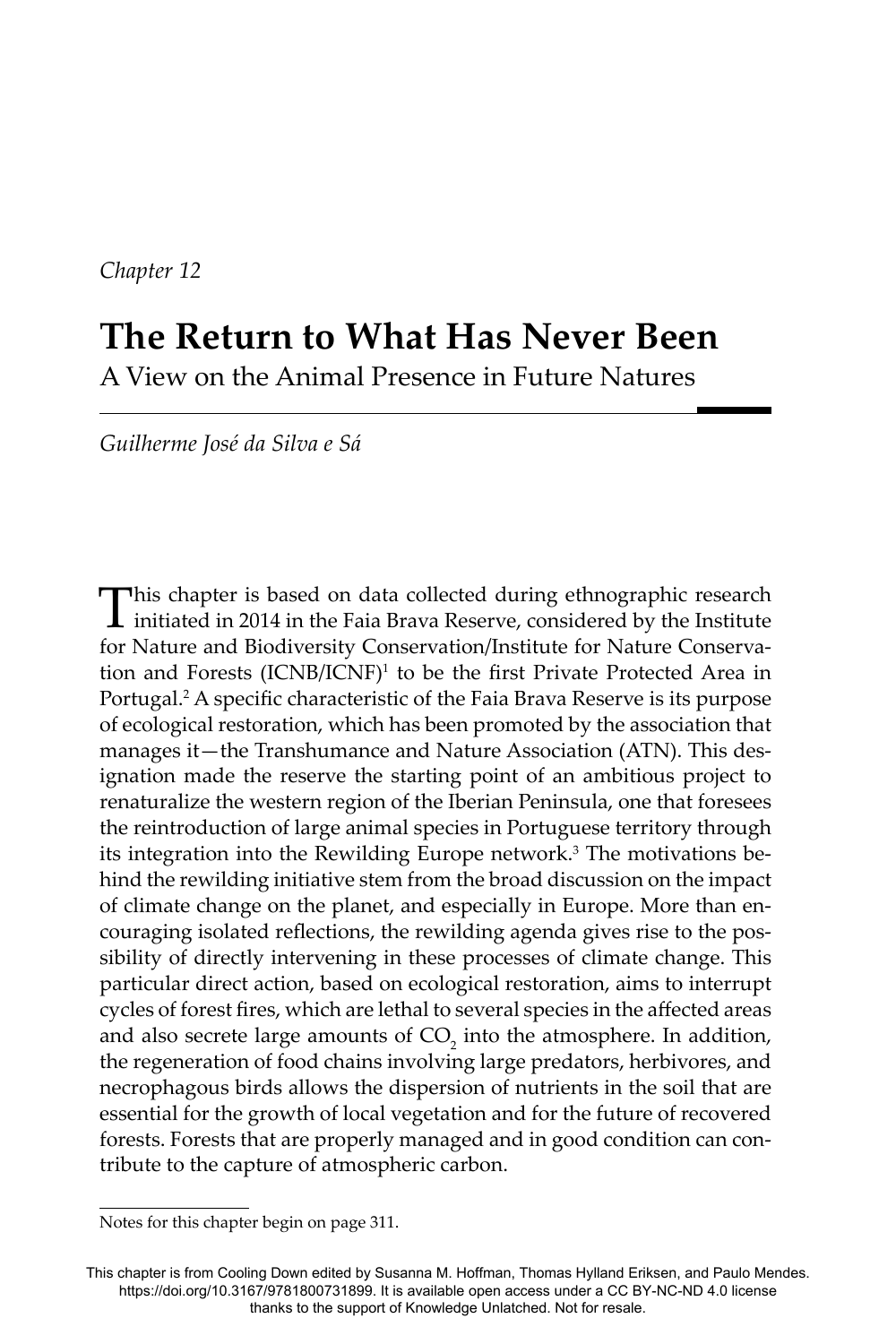# **An Ethnographic Approach to the Field**

I woke early to catch a bus that would take me to the bus station in Guarda,4 a city where I would later rent a car to reach Figueira de Castelo Rodrigo. The trip to Guarda took around five hours, the last of which I spent admiring the contours of the Serra da Estrela, the highest mountain range in continental Portugal, situated in the middle west region of the country. On my way to the car rental store, I came across a public market that gave off the strong scent of aged handmade cheese, as well as some "Chinese" stores.<sup>5</sup> There was a Brazilian working at one of the stores who retained his accent from the countryside region of the state of São Paulo, even though he had lived in Portugal for fourteen years. I ate something in one of the twenty-four-hour gas station's convenience stores, where I bought a weekly newspaper of the region called *Terras da Beira* (which freely translates into English as "lands of the edge").

The news published in that issue of 28 August 2014 was particularly interesting, because it offered clues of what I would come across later. The main headline read: "The City of Figueira de Castelo Rodrigo Joins the 'New Populators' Program and Seia Shows Interest in Joining It as Well." "New Populators" was the name given to the rural repopulation program that offers assistance in the implementation or transfer of company projects into the Portuguese countryside, created in 2007 as an outcome of a chat between neighbors, one a sociologist and the other a technician from a local development association. This dynamic project aims to register "new populator" families for their later establishment in areas compatible with their profiles. This way, the concession given to each family also depends on the identification, made by a technical team, of the business potential for each region. In the case of Figueira de Castelo Rodrigo, the plan is to establish five families that fulfill the immediate need for people willing to work in cattle breeding and granite processing.

The territory's repopulation shared the front page's space with the news story, "Wildland Fires in the District: Less Scorched Area than Last Year." The wildfires that spread all over the region at that time of the year (the end of summer) are triggered by the low levels of rainfall and the constant change of wind direction. The forest firefighters are forced to work on many fronts to cover the large area of rocky terrain and ground vegetation. Even though the news reported an annual reduction of the scope of burned areas to that date, over the following days the TV news showed the rapid spread of the fire outbreaks. As I was told later, the wildland fires are one of the main concerns of the Faia Brava Reserve's managers. In order to prevent them, the perimeter is monitored daily by a watcher who looks for possible outbreaks that could threaten the reserve. On the very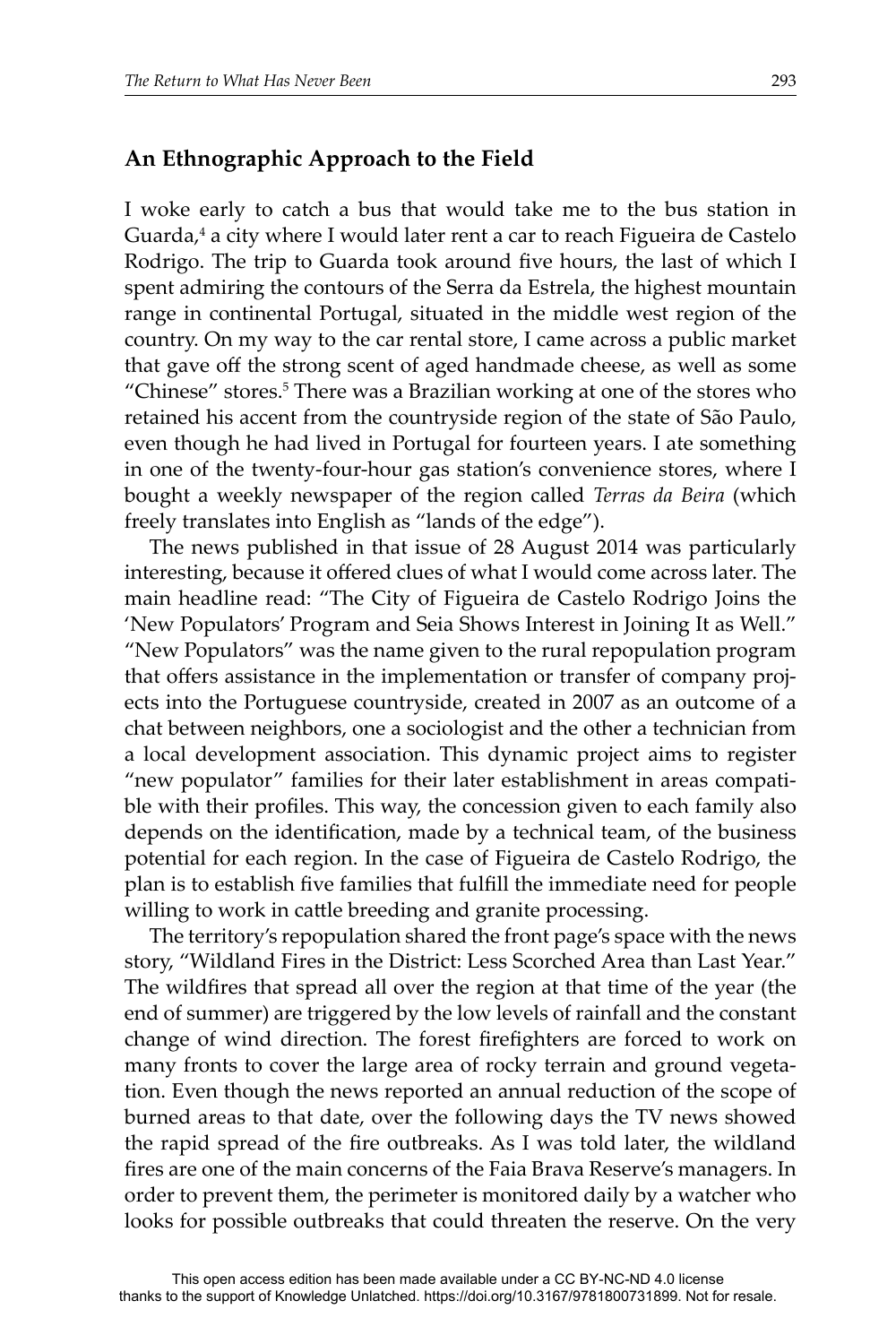first day of research, I was able to accompany one of those night watches, and we observed a great arc of fire spreading with the wind over a region close to the Côa River Valley.

The theme of wildfires recurs in the memories and motivations that are part of the work of the Transhumance and Nature Association's general manager and the Portugal coordinator of the Rewilding Europe initiative; for now, however, it is important to discuss a short piece of news published in the weekly column of the newspaper: "The National Republican Guard (GNR) Identifies Suspect of Arson Fire in the Corujeira Area."

The fire that destroyed approximately sixty to eighty hectares of the Serra da Estrela Natural Park was caused, according to a source from the Territorial Unit of the GNR, by a man who was motivated by vengeance against his siblings concerning family heirlooms, "since the arson fire started next to the suspect's home and all around was burned, except for his property" (*Terras da Beira*, 22 August 2014). This notable event seems to be deeply connected to people's lives in this region. Such personal instigation as described in the newspaper seems to point to an inextricable presence of people in each place, in each route, and in each stone wall, which after centuries becomes mingled with the natural landscapes. There, life is all about the surrounding area.

In the same issue of the weekly paper, there appeared a column titled "Men and Wolves: A Summer Tale," written by the Wolf Group from the Animal Biology Department of the Faculty of Science at the University of Lisbon. It was a tale about Mondego, a sheepdog that would accompany a herd of cows alone:

He basically stays there, watchful even if lying down; observing a dozen cows that went uphill with him and that soon will take him back down: his family. At least the only one Mondego ever knew; about his true origin, the siblings from his brood, no memory is left. He has found there, in the immensity where the herd wanders and grazes, his home, his freedom, and also his mission.

Years later, Mondego's owner would not tire of telling the story of what happened that night, now recounted with fanciful traces but still faithful to the core of what really occurred:

When the cows went downhill, I noticed that a calf was missing. And Mondego also stayed behind on the hill. But there was a heavy fog, and I had to wait until the morning to go after them. When I came across the calf, it was lying down next to some rocks, to take shelter . . . with the dog leaning on him, as if they were two dogs. Mondego didn't want to leave the small being alone and spent the whole night watching over him. And I don't know if he had to defend him against some wolf . . .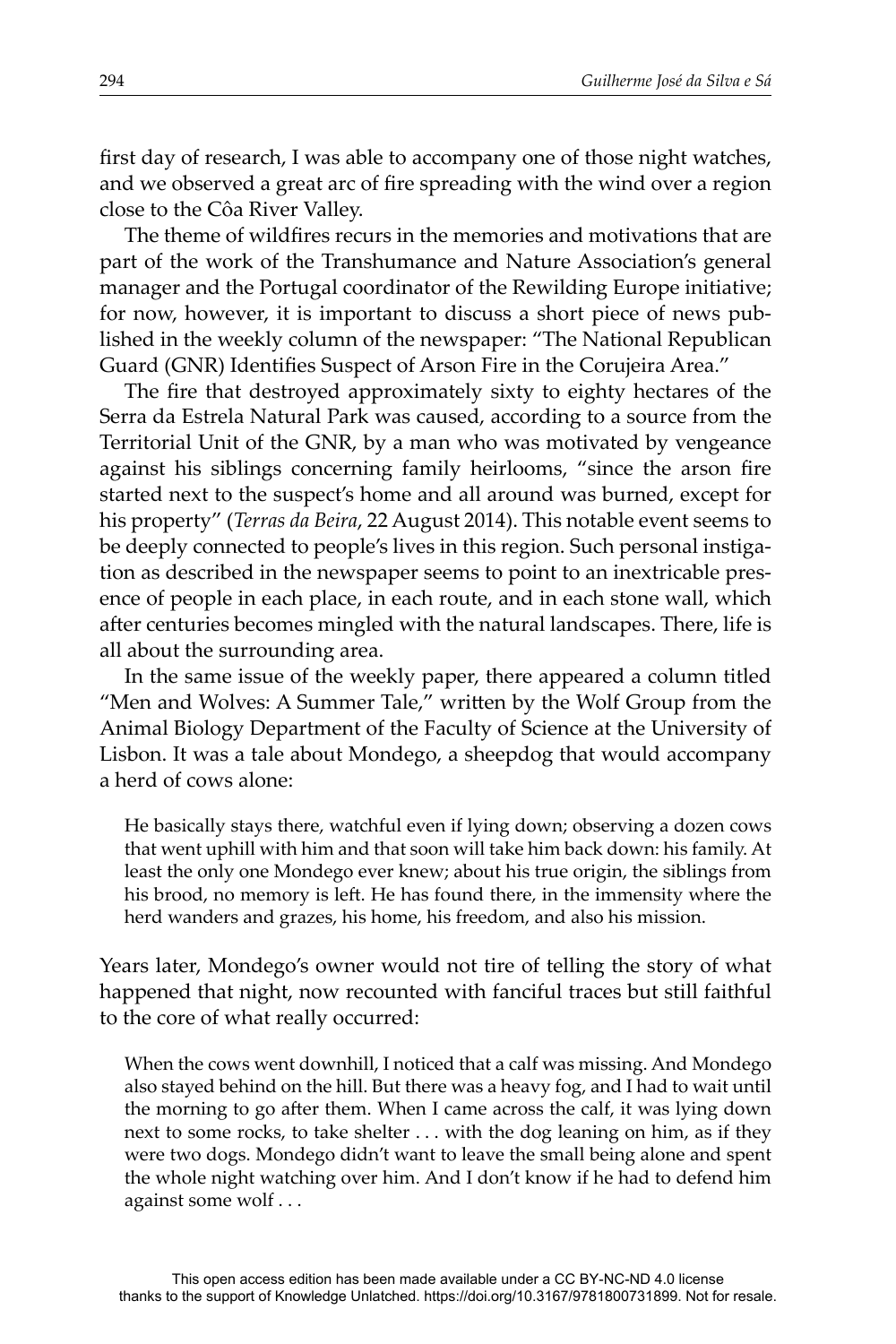The text finishes the heroic narrative:

The one thing we know is that the story really happened, someplace in our fields. And if our hero was a Castro Laboreiro or a Serra da Estrela dog,<sup>6</sup> or any other, that is the least important thing. Because that is the life of many sheepdogs that accompany "their" cows, goats, and sheep every day, risking their lives in the face of the wolf, but also of the men, always ungrateful, with their traps, their cars, and their poisons. (*Terras da Beira*, 24 August 2014)

This is a story of adaptations and elements like everything in the everyday life of traditional Portuguese land use. Instead of a celebration of a nature that preserves insoluble borders, what is found is a message about a "re-nature," which survives through its compositions. Family is that to which an individual adapts once adopted. Dogs and cattle are no longer distinguished one from the other, each becoming antagonists of equally accepted enemies, the wolf and the man. Against the first-its agility and its pack—the dog's strong features (historically modeled by human hands) would not be enough. It is also necessary to refashion the anatomy of the dog, giving them thick collars full of spiky nails, a tool for protection against wolf bites. Against the "man," in a Hobbesian recombining inversion, the wolf becomes the man's wolf.

The return of the great predator to European terrain provides a new sense to old practices. The wolf reinvents the (once again purposeful) dog, which recreates the (again vibrant) pastures, with the purpose of giving a whole new sense to life in the countryside and to people's lives. Therefore, merely by renouncing their old (and new) machinations, human beings could rebuild this cycle. Instead of posing a tacit opposition between human activities—such as transhumance and regulated hunting—and the elements that are part of "nature" (fauna and flora), an agreement of coexistence is what emerges. In such agreement on mutual reinvention of "nature" and of human practices resides the hope of a future that, while it evokes a mythical past on the one hand, it is guided on the other by new terms capable of preventing the predatory actions of the past. In this manner, in yet another reported story, the news about the detention of two men for "hunting crimes"—one hunting with neither a firearms license nor a hunter's license and the other hunting nonauthorized species-the matter raised by the local newspaper is closed and becomes another beginning.

The research that I have been developing since 2014 mainly aims to follow up the implementing dynamics and practices of the several agents involved in a new kind of nature reserve that is adapted to the conditions established in Europe for the reconstruction and conservation of its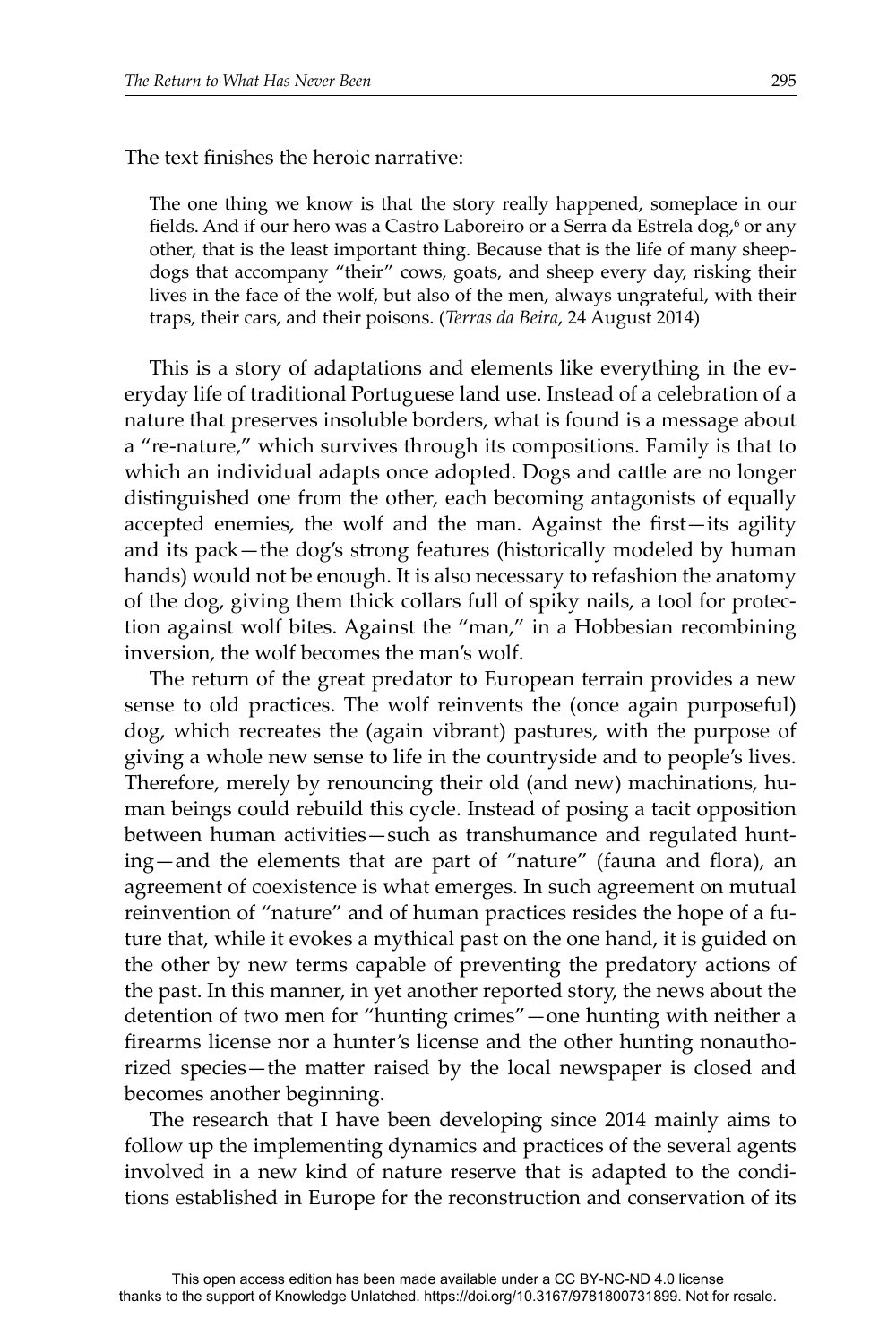environment. It also aims at the establishment of guidelines regarding "rewilding," its materialization, including natural parks that in the history of conservation biology are recent, no older than a decade. Along that line, it has been observed that one of the peculiarities of this sort of renaturalization program is its inextricable engagement with the proposition that human activities be guided by the idea of sustainable economic development. As far as they are opposed to the argument of preserving a "state of original nature," environmentalist partisans of renaturalization contend that nature should and could be recomposed through processes regarded as artificial. From this, it can be inferred that a vast range of interaction possibilities among species (human and nonhuman) is granted at the moment that the belief in a non-entropic nature is renounced.

I will start with the story of an encounter that, in its telling, identifies new possible areas for the expansion of the renaturalization project. This event, which took place when Rewilding Europe was celebrating its third year of existence in the region of Beira Alta Interior in Portugal, marked the beginning of a new stage of the renaturalization project in the western portion of the Iberian Peninsula. At that moment, after the establishment of the experiment at the Faia Brava Reserve, planning was initiated to extend the area along the valley of the Côa River.

#### **First Act: In Search of the Void, Tracing the Course**

Our encounter was around nine o'clock in the morning, at the crossroad of a small village along a Portuguese highway. The group—formed by two anthropologists (me and an intern from the reserve), two biologists who worked for the Faia Brava Reserve, and two directors of Rewilding Europe—went along a tortuous road, which soon became a narrow path of dirt and rocks, in a four-wheeler. After a steep ascent, we continued on foot to the top of a hill where it was possible to see a landscape that stretched for miles around us. Standing on a gigantic granite block, we looked through binoculars with one hand and pointed to the horizon with the other, as if with our fingertips we could scan the terrain.

The silence that is always present in that bucolic landscape was only interrupted by the enthusiastic conversations and the rushed steps of visitors. After initial surprise that a Brazilian anthropologist had just learned about the Rewilding Europe initiative, one of the directors started his explanation (being careful to be as didactic as possible in the presentation) of the aims of that field visit to Portugal. At one side of the valley, it was possible to find approximately "40 to 60 percent of human occupation;" at the hillside, rocky formations of granite, enthusiastically referred to as "the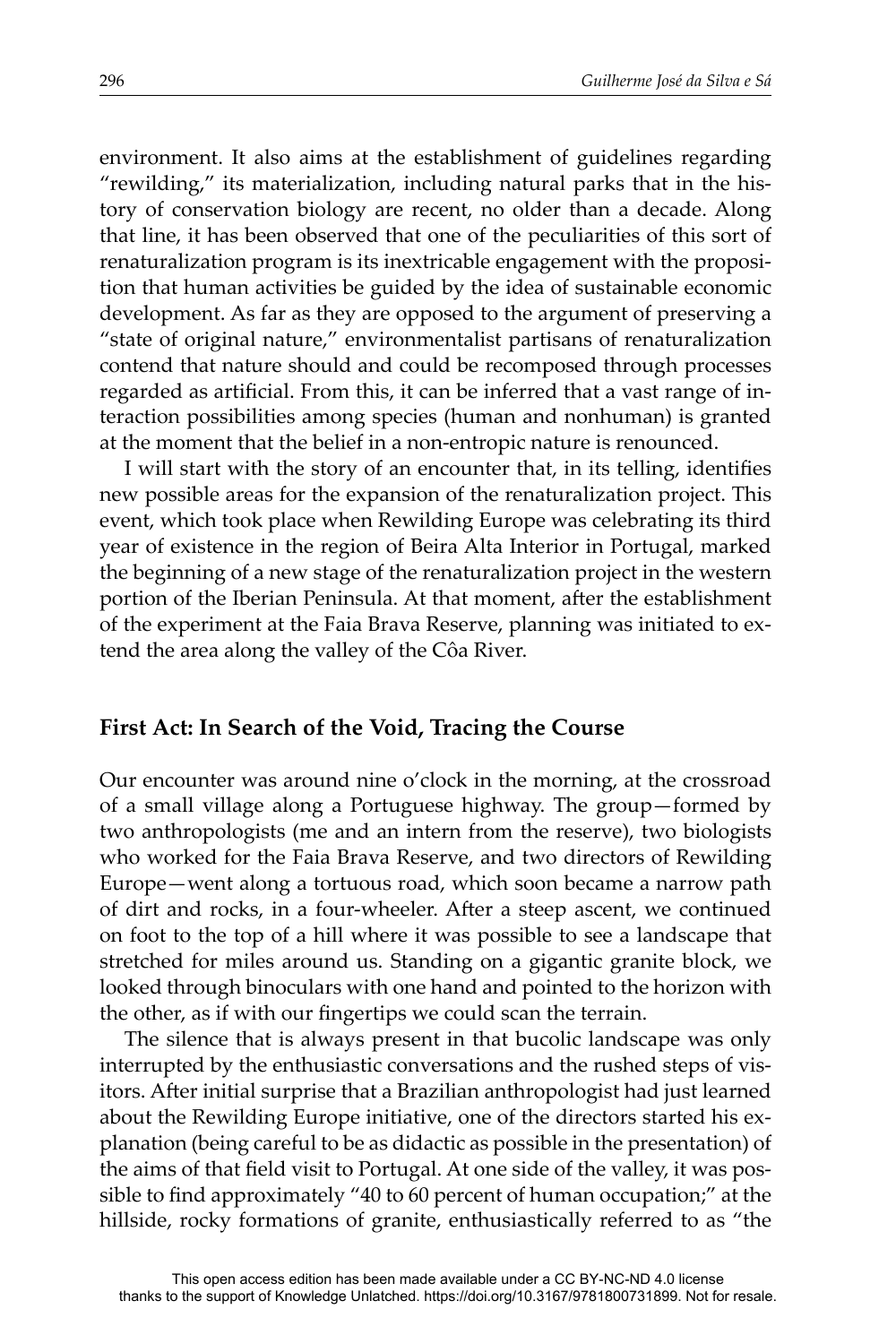future of the rewilding project in Portugal," could be seen. He patiently explained that the aim of the Rewilding Europe initiative was to act in regions where human presence was scarce. As he spoke of the next stage of Portugal's renaturalization project, the terminology of percentages was used once again, since it would be implemented in territories that were "80 to 100 percent abandoned." According to the director, these demographic voids presented good conditions for nature to be reconstructed, and as would be stated later, in the future they could also represent a "good opportunity" for people that inhabit that region.

As we wandered along a path that crossed villages with a few dozen inhabitants—the majority of them elderly—rewilding action plans for the coming years began to take shape. The trails we covered led us to places where the ruins of stone walls prevailed, traces of century-old human occupation mingled with the originally rocky terrain, which resembled a mosaic of symmetrical shapes of green and gray. There were also traces of old windmills and irrigation canals, parts of a system that made the harvesting of vegetables viable due to the extraction of water from the creek that ran alongside. Many times, the director stopped and expressed his view on what the future landscape of these places would be like. Invariably, there were youngsters hitchhiking with their backpacks and riding mountain bikes along the valley trails. In the surrounding area, there would be herds of wild horses and bovines, as well as mountain goats balancing on the cliffs. Also composing the scenario, eagles and vultures would be flying in the sky. The focus on a viable future, as clarified here, is the main difference between the Rewilding Europe initiative and other identically named rewilding projects already carried out. While some of the proposals of renaturalization projects point to a return of the state of nature attested to in the past—as is suggested by the American "Pleistocene rewilding," Rewilding Europe concentrates its efforts on creating future interactive environments between human beings and the natural habitat. Within such logic, asking what the optimal point to be reached in renaturalization would be is no longer a relevant question. Renaturalization, according to Rewilding Europe's orientation, is primarily about what "nature" could become rather than what it was in the past.

#### **The Genesis of the Rewilding Concept**

Coined originally in the late 1990s (Soulé and Noss 1998), the term "rewilding" related to the idea of fomenting an alternative model to wildlife conservation reserves, mainly in North America. Also known as "Pleistocene rewilding," such proposals, formulated by a group of renowned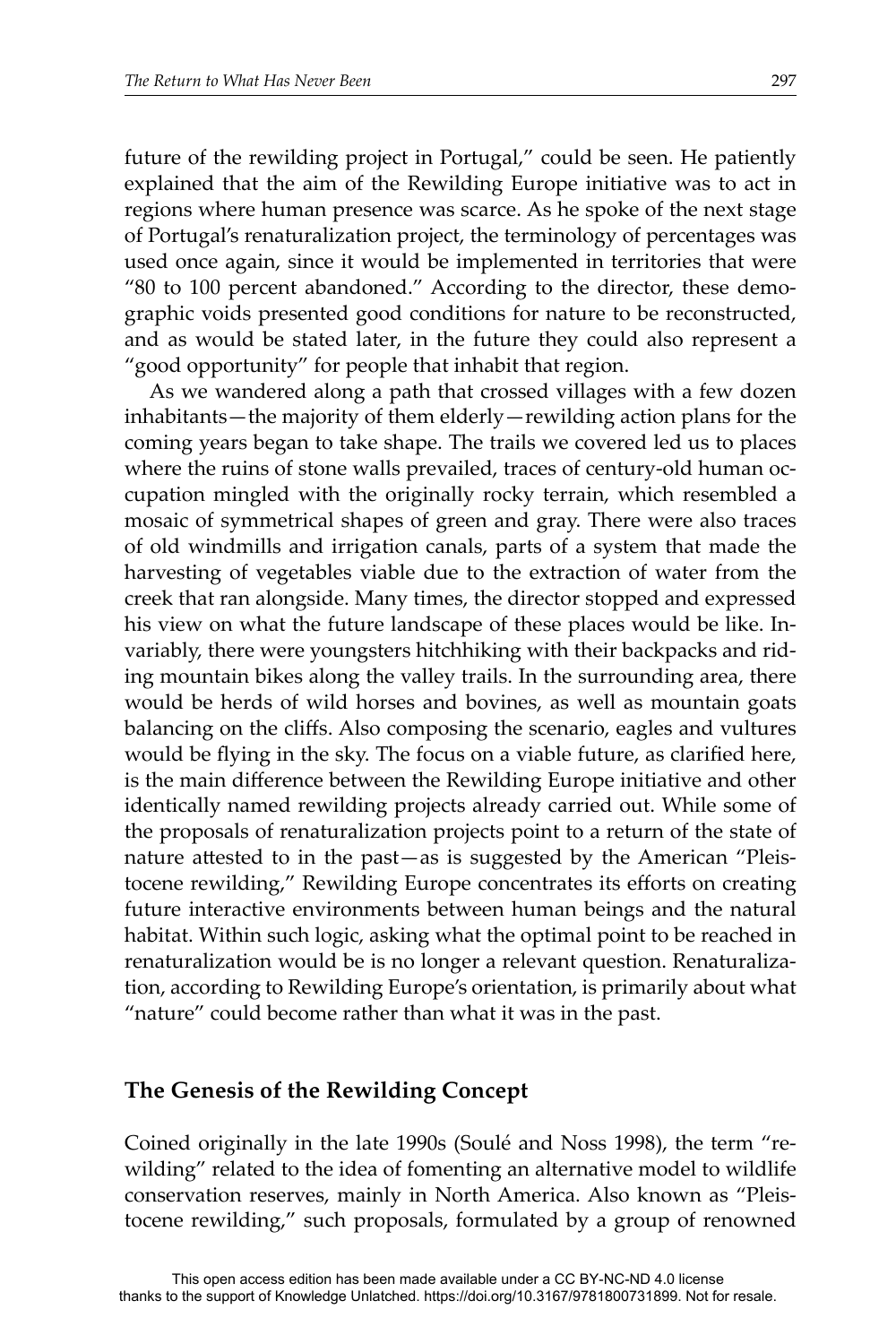specialists in conservation ecology, had the purpose of stipulating a concrete basis for the reintroduction of animal species, mainly herbivorous megafauna and great predators, in areas that were presently uninhabited. In evoking a past time, the reference to the Pleistocene was intended as an allusion to the environmental conditions found at the beginning of human habitation and expansion on the planet. Although they acknowledged the difficulty in "bringing back to life" animal species that had already been extinct for millennia, the proponents of this kind of "renaturalization" showed in two articles (which had significant repercussions in academic and environmentalist circles) what they considered to be the concrete basis for the recovering of these degraded ecosystems. The first of their principles argued that human beings have the moral authority, and even the ethical duty, to intervene in the natural environment, since their irresponsible actions directly or indirectly caused the extinction of several other species of animals and plants. Even so, according to Donlan (2005), human beings will continue to cause extinctions, to modify ecosystems, and to alter the course of evolution; this makes attempts to reach a solution political, although, and without denying human participation in the problem, also a highly desirable posture.

Such a perception seems to place the problem in a much broader arena of contemporary discussion: that is, the discourses relating to the imminence of a new geologic "era," widely known as the "Anthropocene." This latter is characterized as an event-moment that affirms the role of the human species as a new constant force of intervention in the planet's biophysical processes.

However much we would wish otherwise, humans will continue to cause extinctions, change ecosystems and alter the course of evolution. . . . Our proposal is based on several observations. First, Earth is nowhere pristine; our economics, politics, demographics and technology pervade every ecosystem. . . . humans were probably at least partly responsible for the Late Pleistocene extinctions in North America, and our subsequent activities have curtailed the evolutionary potential of most remaining large vertebrates. We therefore bear an ethical responsibility to redress these problems. (Donlan 2005: 436)

Far more than any other species in the history of life on Earth, humans alter their environments by eliminating species and changing ecosystem function. . . . Earth is now nowhere pristine, in the sense of being substantially free from human influence, and indeed, most major land masses have sustained many thousands of years of human occupancy and impacts. . . . Human-induced environmental impacts are now unprecedented in their magnitude and cosmopolitan in their distribution, and they show alarming signs of worsening. (Donlan et al. 2006: 660–61)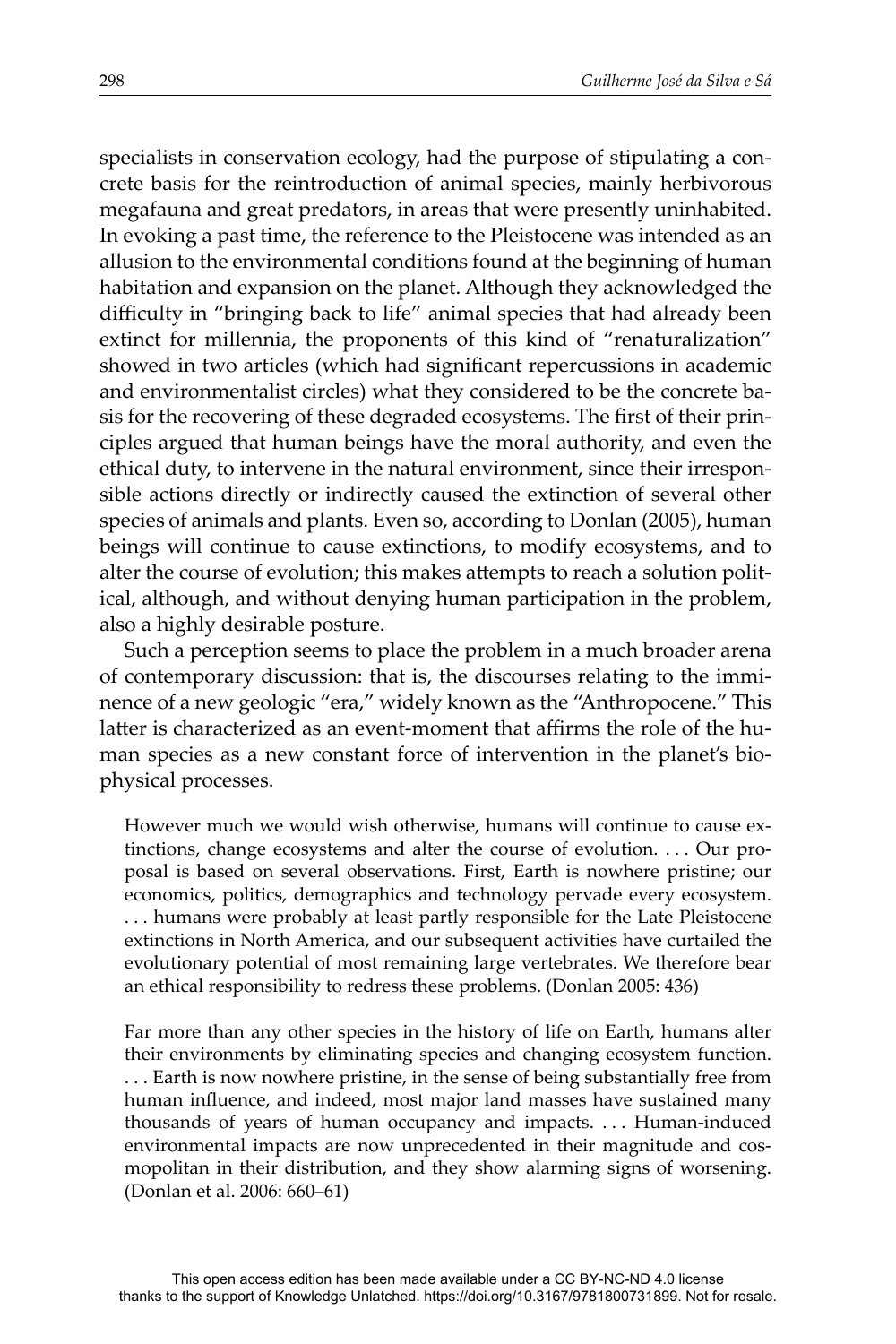In a certain sense, the "naturalization" of human presence and action causes the rewilding model of conservationism to take on unique characteristics, because it attributes to humans some agency in the duty of returning the Earth to its old ecosystems, for which the proactive intervention in its dynamics and vital processes is necessary. Consequently, it makes sense that the notion of an untouched nature becomes detached from the vocabulary of the promoters of renaturalization strategy. Nature, therefore, would reserve within itself a great potential for artificialization, inasmuch as it could not be discussed in terms of the existence of isolated species but rather to a range of relations integrated into the actions of such species (which inevitably would include humans).

After overcoming the initial obstacle sustained by the myth of untouched nature, it is necessary to aim at restoring the functional "health" of ecosystems. For this, it is indispensable to adopt a proactive stance, or in the preferred terminology, an "optimistic" perspective toward twenty-first-century conservationism. Several possibilities for reconstructing certain ecosystems have been studied, identifying their functional processes of interaction and their trophic chains to evaluate the viability of species reintroduction, for instance, whether it is possible to relocate individuals from other areas or whether it will be necessary to use "proxy" species to fulfill the functional role passed on by those already extinct.

In this way, the program seeks not only to return independent species but also to favor the re-composition of functional interactions among them, and fundamentally to recreate their food chains. Such a characterization leads to the understanding that it would be necessary to prioritize the reintroduction of large predators or herbivores, or both. In this way, the recovery of the entire trophic chain from top to bottom would be ensured. It would entail that the reintroduction of a top-of-the-chain predator would demand appropriate conditions for its nutrition and survival. However, the reason for the highlighted entreaty for large animals transcends the organicists' explanations, even though it still preserves a certain pragmatism. According to the champions of rewilding, the emblematic animals of the megafauna are clearly those endowed with greater charisma, a fact that would mobilize interest, resources, and empathy more easily among human beings. This is a fundamental point considered throughout the renaturalization enterprise. Having the support of public opinion is vital in connecting sustainability and fundraising. Furthermore, the notion that the environment would recover to a state of economic sustainability becomes an outstanding strategy of persuasion regarding the viability and "rationality" of such enterprises, which at first sight may seem hardly reasonable.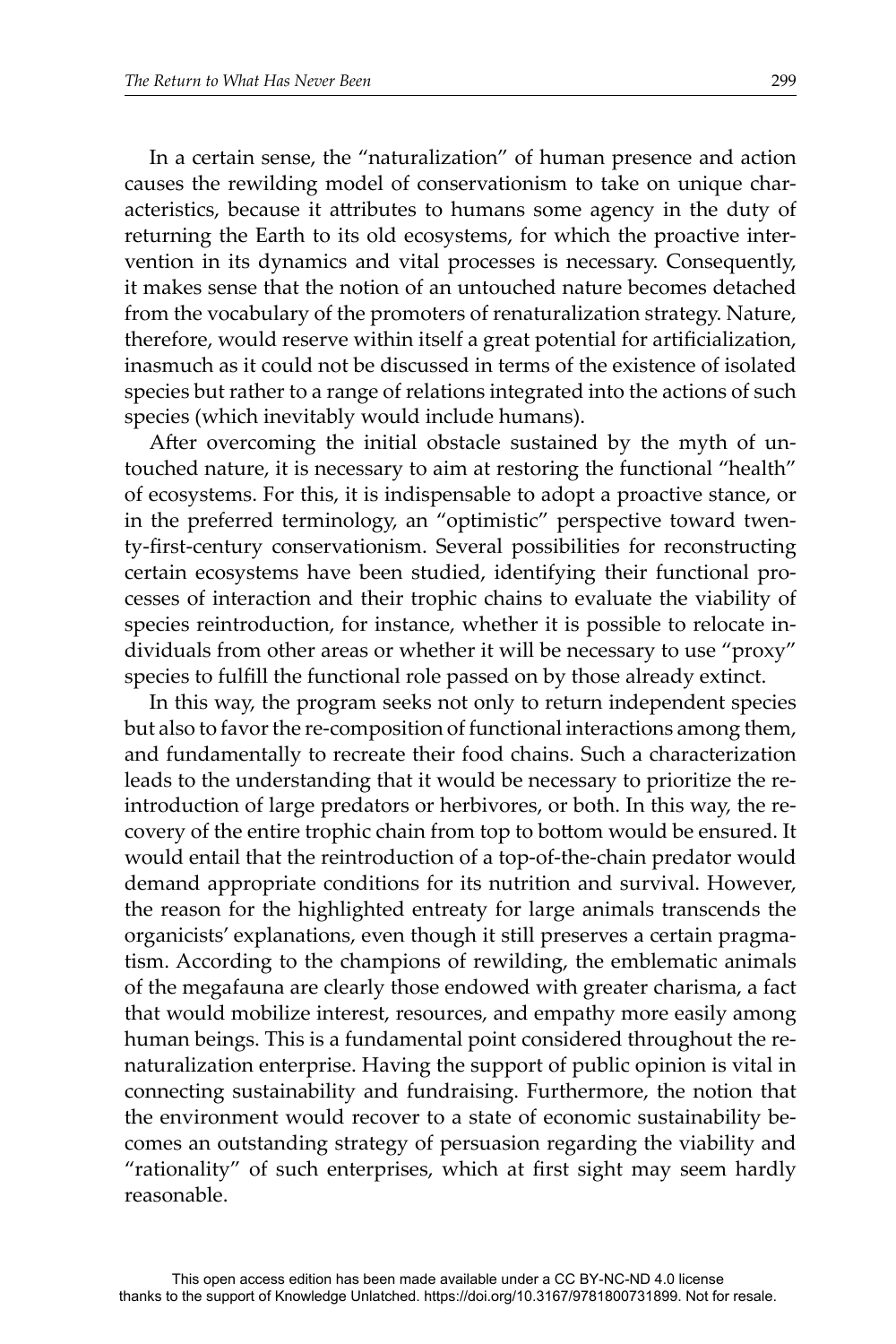# **Rewilding Europe**

Although the proposal formulated by Donlan (2005; Donlan et al. 2006) has become a global reference point for the term "rewilding," it is far from being the only possible definition. Projects inspired by renaturalization are underway in different parts of the world, and all have their technical and ideological specificities. For example, the idea of a return to the Pleistocene is shared among North American and Russian initiatives, but it does not really represent the interests of the Rewilding Europe network, which focuses on what ecological niches could become in the future. The Rewilding Europe initiative contrasts with its corresponding programs even in terms of its viability of implementation; while projects aiming to return to the Pleistocene seem to exist only as marginal projections, Rewilding Europe's work has been underway since 2011.

With its headquarters based in Nijmegen, Holland, Rewilding Europe is composed of a network involving large and small conservationist NGOs, investors and banks that subsidize local projects, researchers linked to universities who provide the technical basis for the implementation of planned actions, rural landowners and agricultural producers, and tourists and volunteers who circulate around the eight rewilding model areas in Europe.

In the activities promoted by Rewilding Europe, the concept of "renaturalization" assumes a particular character that sees in the generation of social and economic opportunities a way of returning wildlife to Europe, and vice versa. It is therefore about committing to the planning of a future nature without perpetuating the old kind of ties inherited by natural history. Through the reappropriation and reoccupation of lands abandoned due to a historical process of rural exodus experienced in Europe during the twentieth century, renaturalization provides an ecologically viable model for the areas considered economically unproductive.

The effect generated by such intervention is the creation of private reserves in areas that are progressively purchased with the funds of small and big investors, who in turn become partners in the renaturalization enterprise. The reserves are generally managed by local NGOs that represent a broad range of shareholders. There are also alternative ways of integrating the rewilding project: for example, leasing land for the management of reintroduced natural resources, generally animal species, and establishing partnerships consisting of services related to ecotourism, primarily through rural hotels and small restaurants.

However, the extent of the model areas of renaturalization related to the Rewilding Europe initiative does not always coincide with the limits of the private reserves, and frequently transcends them. This occurs because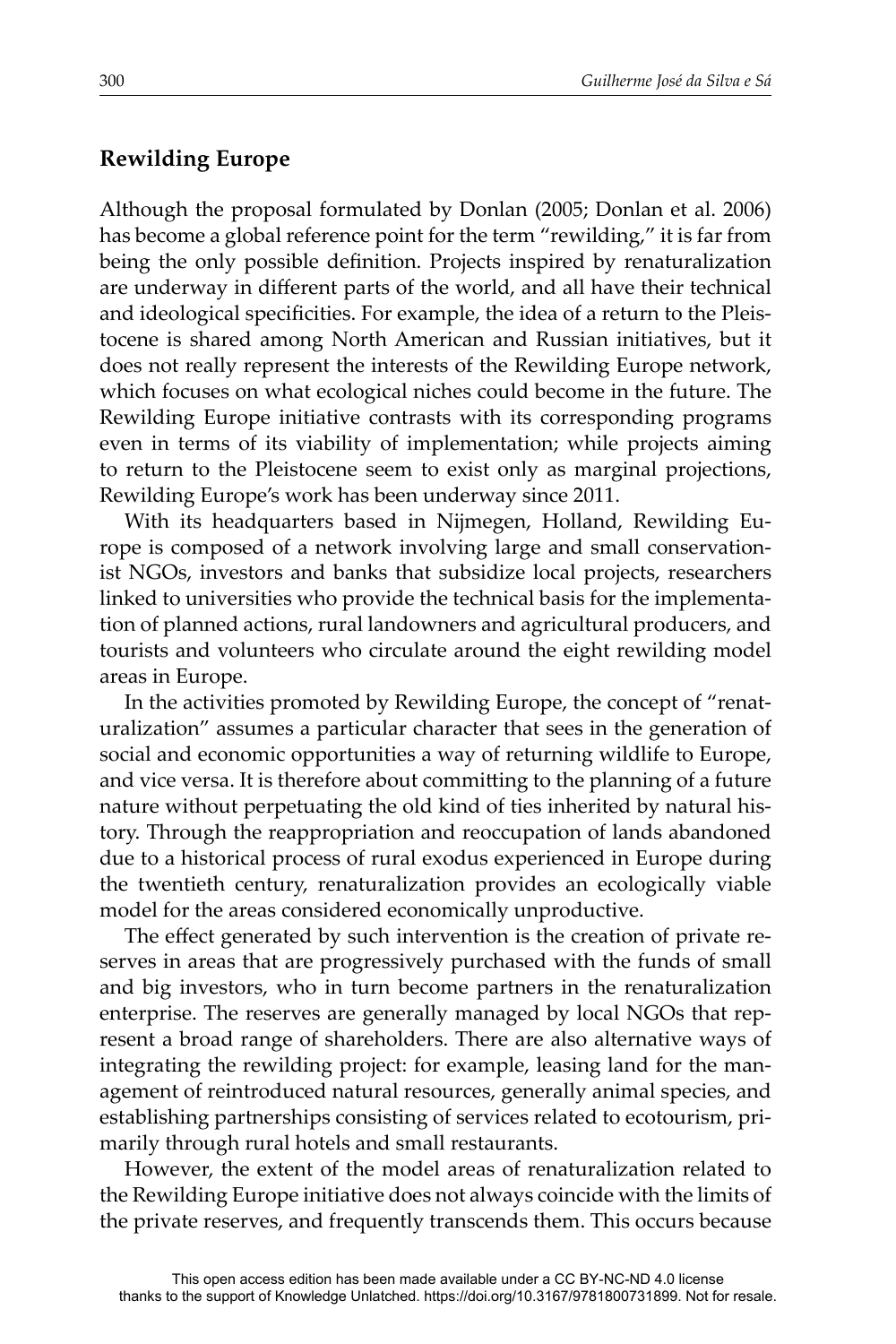the animal occupation areas may exceed the parks' borders. The renaturalization areas are conceived as large territorial extensions that must afford the animal and plant species' survival, whether they are reintroduced or recovered through management plans. The fact that a good proportion of the animals in question are migratory and, therefore, cannot be restricted to the reserves means that a renaturalization area must be understood as the occupation area of those species. The reserves themselves would function as future hot spots from which the animals could migrate, defining routes and ecological corridors that, with some human investment, would integrate the whole system.

While the rewilding areas in Europe are defined by the vital fluxes of the animals, they are also marked by their long records of anthropization. This element is regularly considered in the action plans of Rewilding Europe. At the same time that these zones are prepared to host animal reintroduction projects, the necessary conditions to ensure visits by tourists and researchers interested in wildlife are also put in place. An example of investment dedicated to this sort of visitor is the building of shelters inside the reserves, from which it is possible to observe and photograph the animals with the full discretion required. An effort is also made to improve the commercial activities involved in tourism around the protection areas, through training courses in the hospitality business, gastronomy, and sales of each region's traditional products.

In considering the reintroduction of species, there exists a prevalent consensus among the ecologists involved with Rewilding Europe, who understand that management of a reserve entails rural property. Wolves, bears, lynxes, equines, bovines, and goats in a wild state, as well as eagles and vultures in the sky, are some of the animal species envisioned in the project of the future repopulated European nature. Avoiding in particular the introduction of exogenous species, the intention is to recover native species, even through use of genetic research and direct environment intervention, when creating sanctuaries and food zones for the animal populations. The focus is to return them to the remodeled landscape in accordance with interests that combine environmentalism with sustainable economic development. To achieve these ends, there are a few restrictions on human intervention in the processes that are regarded as being "natural." It is common to hear that in areas historically abandoned by human occupation, "nature returns" not wholly at once but in a progressive manner to regain its space. Typically, this is how the process has been observed in some regions of Europe in the last decades. However, it is well known that the time required for autonomous recomposition of such alterations is reasonably long and that it is therefore beneficial for humans to provide an "initial boost." Nevertheless, the artificialization of nature is seen as a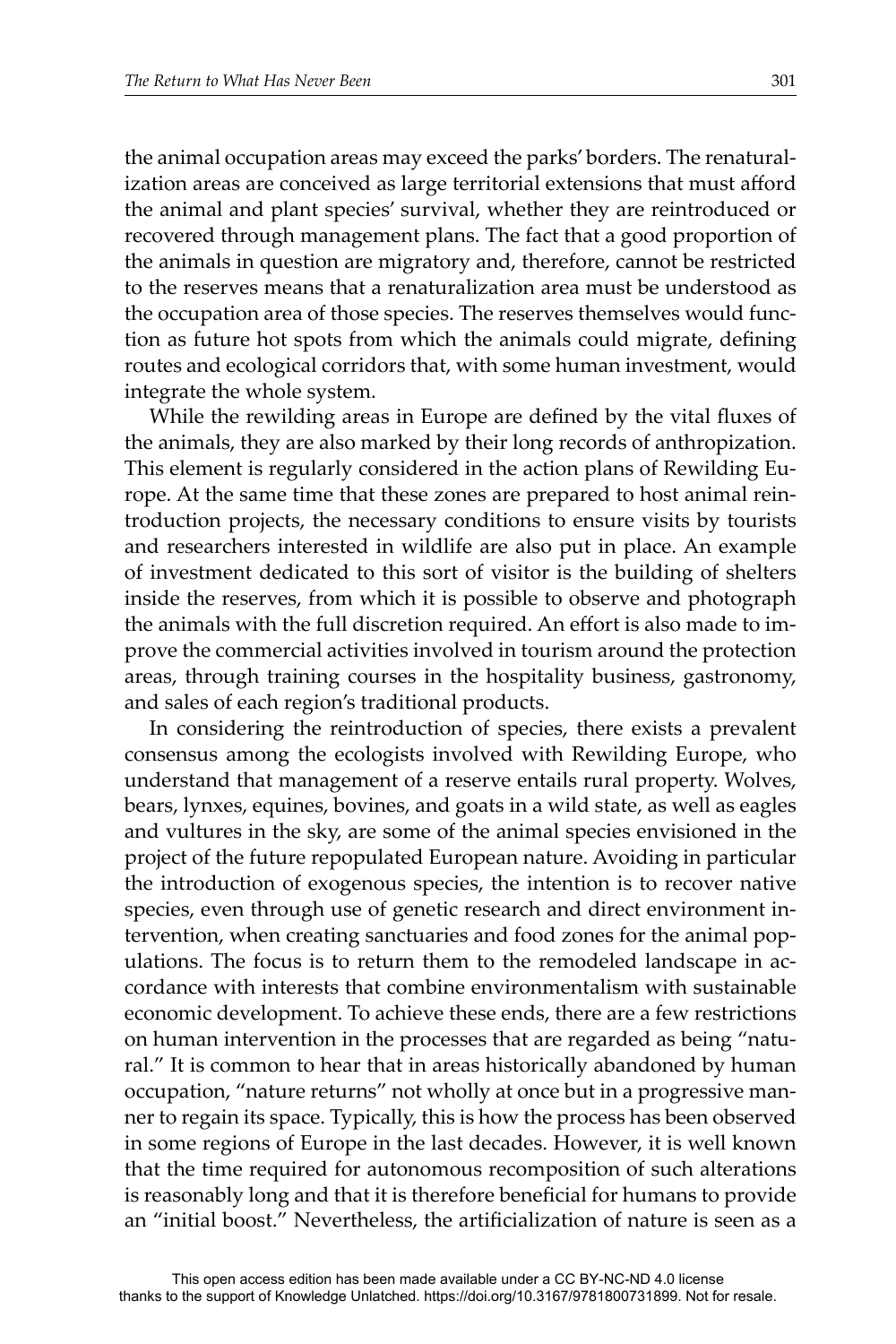trigger rather than a substitute for nonhuman agents that will gradually drift to autonomy.

#### **Second Act: A Good Trade, Strengthening the Strategy**

After the new pathway for renaturalization in Portuguese territory had been defined, based on the exploratory excursions into the field during the technical visit paid for by Rewilding Europe's team, it was necessary to put the strategy into practice. Certain proceedings and measures were consequently carried out.

First of all, it was necessary to reexamine property maps and registers in order to precisely identify the overlay of the areas singled out for rewilding. Concurrently, meetings with the representatives from county and local entities were scheduled to inform them about the initiative that was underway. I had the opportunity to attend one of these events that was carried out at the Council Chamber of a county in Beira Alta Interior. The proposal was presented by the local coordinator of Rewilding Europe, who explained all the project's advantages: that is, the revaluation of the territory that had been abandoned for a long time due to the soil depletion that had rendered it no longer fruitful for conventional agricultural activities (i.e., farming and pasturing). The readjustment would be made possible by the redirection of economic activities toward ecotourism agriculture. As it was plausible to imagine that the replacement of one activity by another could result in an even greater depopulation of the fields, the coordinator explained that investing in nature could be a "good trade" that would even allow the resumption of some traditional activities, such as the artisan production of sweets, cheese, olive oil, jams, and various utensils for commercial objectives, given the presence of tourists.

The coordinator started to explain that the partnership system offered by the rewilding initiative would entail credit for the readjustment of herds, since the replacement of cattle and horses was considered exogenous to the actual reintroduction interest. The system would also include the possibility of land leasing and, finally, the implementation of small businesses connected to the rewilding enterprise. The development of a network of services, such as outdoor activity operators, photographic safaris, hotel businesses, and rural cuisine, needed to converge in a manner that would provide, in what is considered to be the motto of Rewilding Europe, an "experience with the wildlife" of European domain. After listening to the explanation in silence, the Council Chamber representative asked with some interest what was, in fact, required on their part. The coordinator replied that on that particular occasion he wanted only to notify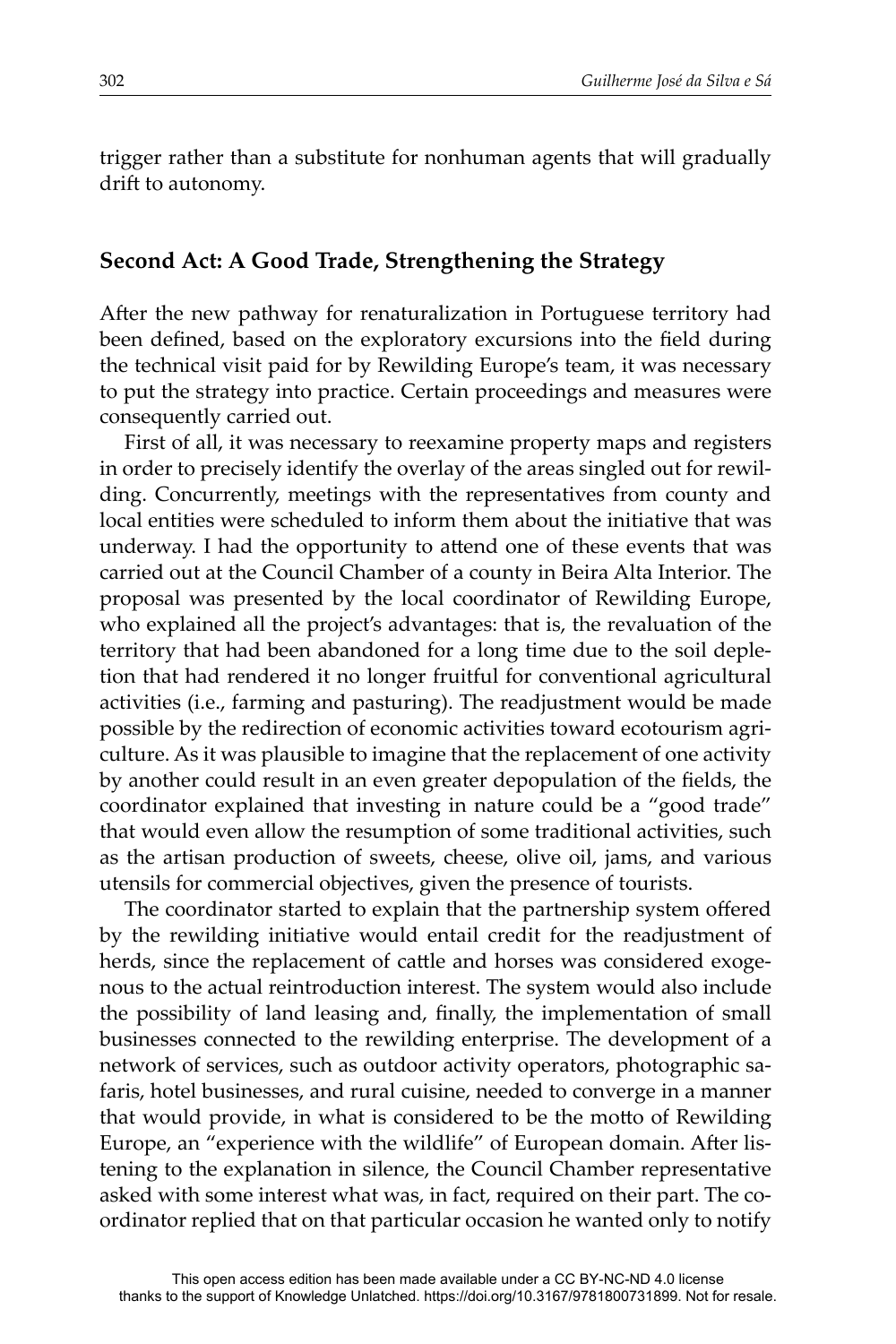them about Rewilding Europe's work in the region and to be able to count on the efforts of public representatives for the project's promotion. This request was successfully granted.

From that moment on, Rewilding Europe's strategy of action entered the next level of persuasion: the search for local supporters with the goal of expanding the renaturalization area. For this purpose, in the months following the exploratory survey, connections with the public and community representatives would be established to enable reliance on these groups as mediators between the organization and possible partners.

#### **Rewilding Europe in Portugal**

Originally, the area destined for the renaturalization in the western region of the Iberian Peninsula was also intended to be integrated with other conservation initiatives in Portugal and Spain. The territorial strip that stretches from the northeast of Portugal—the Guarda region—to the west of Spain—the Castilla y Leon region—has at its far reaches the Faia Brava Reserve (in Portugal) and the Campanarios de Azaba Reserve (in Spain). This borderland area presented common historical and geographical elements indicating a past of agricultural activities that slowly lost their relevance and interest among the new generations of inhabitants. This caused a progressive disinterest in the villages of the region. Some were even totally abandoned. Due to the migration of young people to big urban centers, such as Lisbon, Porto, Salamanca, and Madrid, and also to other countries, local and elderly people faced difficulties in maintaining their occupations, like pasturing and raising livestock in smallholdings.

After the first three years of action in the region, an evaluation of the outcomes up to that date was conducted, after which, in 2014, it became possible to start the renaturalization of the western Iberian Peninsula. While, on the one hand, the Portuguese initiative was highly praised for reaching its goals within the established deadlines, on the other, activities conducted in Spain did not achieve the desired results, and the partnership with Rewilding Europe was canceled in that country. It became necessary to rethink the organization's strategy for the subsequent years; Rewilding Europe in consequence revisited Portugal in order to explore new zones for the project's expansion, which, in light of the Spanish partner's withdrawal, would take a new course starting from the Faia Brava Reserve. Excursions were made along the course of the Côa River, a region that currently possesses a low demographic rate and few registers of agricultural and pasturing activities but that, in compensation, is composed of a terrain characterized by rocky cliffs and crystal-clear water.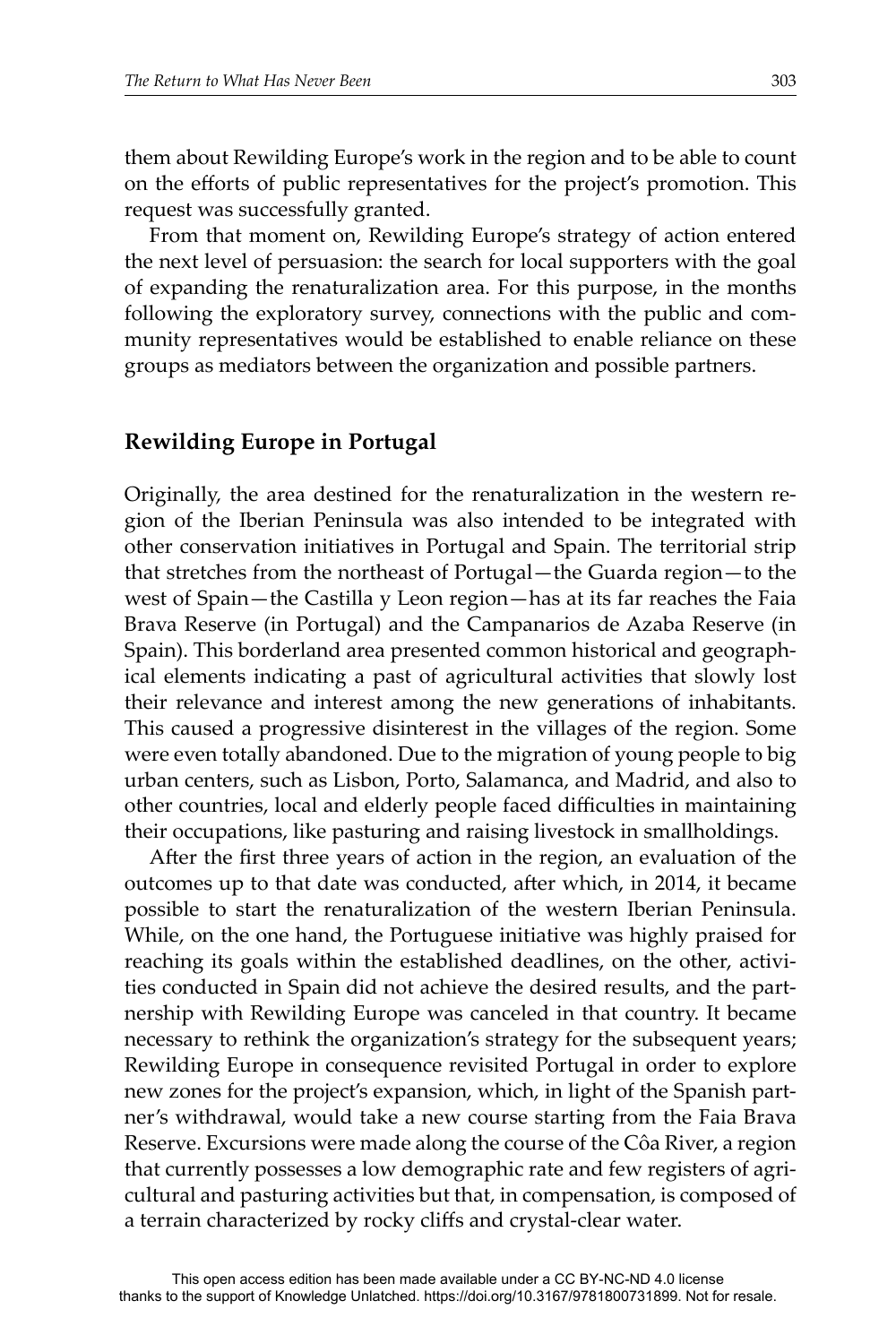# **Some Issues Rewilding May Bring to Anthropology**

The transition from the twentieth century to the twenty-first has presented an ambiguous panorama: On the one hand, the depletion of ecosystems and the consequent threat to the survival of several animal and plant species has intensified, especially in the region between the tropics. On the other hand, some considerable advances have also been achieved in environmental legislation in the northern hemisphere and in public opinion mobilization concerning the need for an integrated ecological project for the planet.

The appearance of such ecological thought derived from the evident deforestation of huge areas along with the breakdown of cultivable regions, mainly in Europe. This situation has driven those of us participating to adopt two measures—with opposite moral footing—in the face of the decline of European agricultural production. The first measure expanded upon the exploratory nature of agricultural production, redirecting and creating new commercial and transnational pacts together with emerging economies from the southern hemisphere. This expansion of agricultural borders (on a global level) was equally responsible for the diffusion of deforestation problems on a global scale while taking advantage of local environmental legislation. Consequently, the ecological crisis has gone from being an easily located issue to a more systemic one, with global effects and causes propagated throughout history.

The rural exodus in Europe and the devaluation of parts of the traditionally cultivated lands caused the appearance of what Bernardina (2011) would call a "post-rural society," essentially, the resumption of a lifestyle determined by a certain defined "rurality" combined with an interest in providing viable conditions for accelerating local economies through rural and ecological tourism. The last dimension leads to the patrimonializing of customary field practices (such as local techniques, hunting, manufacturing, festivities, commensality, and cooperation) and the creation of natural parks (through reforestation and reintroduction of animals).

Both strategies aim to generate capital, though they diverge in focus through either the actions of multinational companies in Africa or Latin America or through those of small entrepreneurs who live in rural European regions. Such a duality, which is not redundant, helps to illuminate the original contexts of the programs discussed in this chapter. It is important to state here that rewilding projects are fundamentally oriented by the motivational principles that rule a capitalist system. The mobilization of resources, the way they communicate, their proposals, and their leeway to manage nature policies render these projects as another idyllic update of capitalism. However, once nature is no longer seen simply as a sup-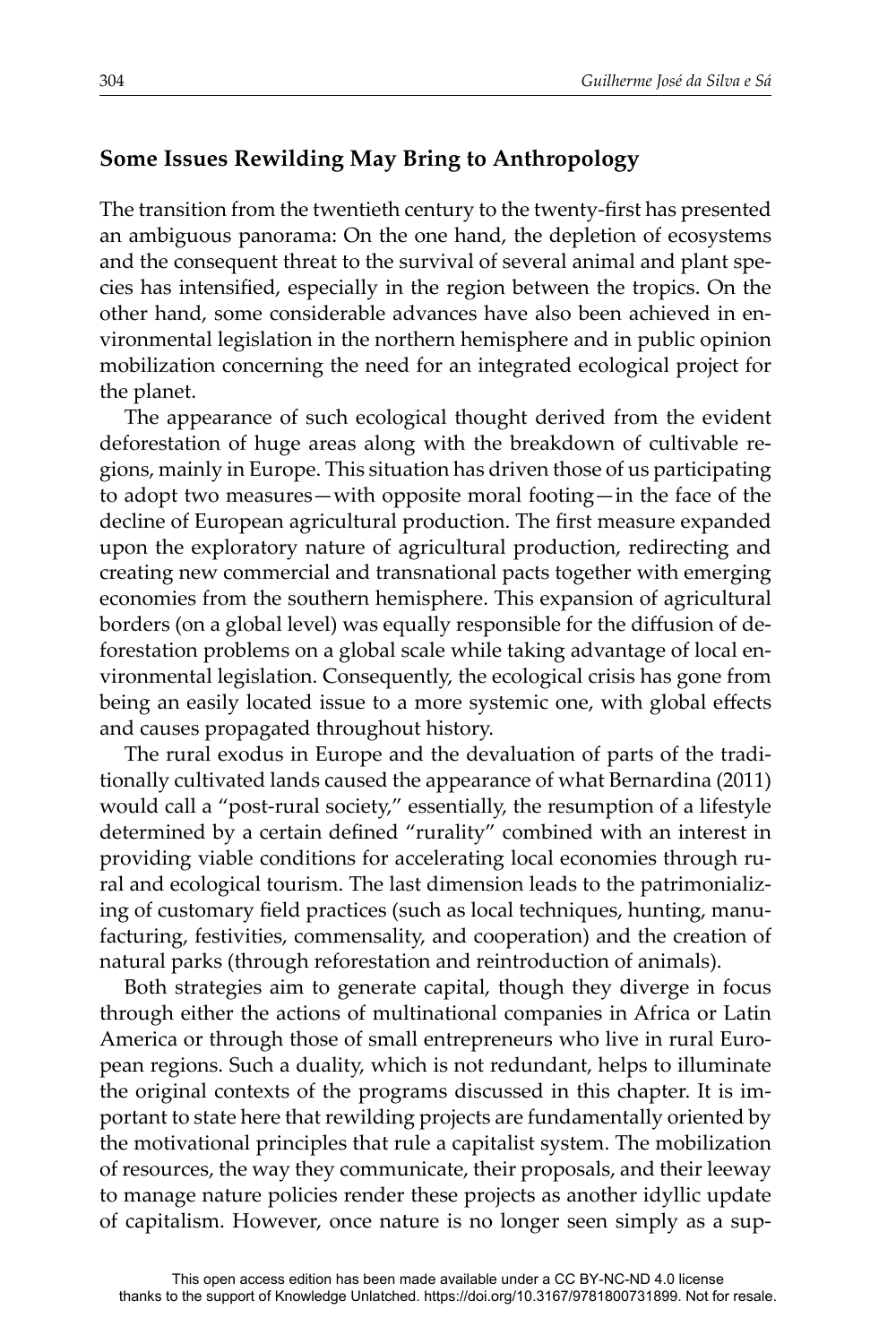plier of raw material but also as the product itself to be commercialized after certain transformations, a new setting for the production chain is presented. It is, thus, beholden to think of the business of environmental renaturalization as the main part of what is named the "Anthropocene" (or "Capitalocene") (Hache 2014). To add to the definition already suggested above, the "Anthropocene" is a term used by the biologist Eugene Stroemer and popularized since the 1980s by the famous chemist Paul Crutzen, who defends its use as follows: "It seems appropriate to apply the term 'Anthropocene' to the present days, a geological age which is dominated by the human kind in too many different ways" (Crutzen, cited in Kolbert 2015). Accordingly, the geologic age that we officially live in, the Holocene, would give way to a new context defined by the advance of human action as a geological force able to drastically interfere in those processes said to be "natural" for the planet. This concept evolved from the denomination "Capitalocene," which aims to make clear that the (peculiarly destructive) agency of human beings toward the planet is not an intrinsic characteristic of our species but rather a complicity with a certain manner of worldwide appropriation: capitalism. The term "Capitalocene" forms part of sociologist Jason Moore's (2017) perspective, in which, according to Danowski and Viveiros de Castro (2014: 28), "the Industrial Revolution initiated in the beginning of the 19th century is just a consequence of the social-economic mutation which generated capitalism in the 'long 17th' century, and therefore, the source of the crises is, ultimately, in the production relations, ahead of (and rather than) the productive forces, if we can express ourselves in such terms."

At first glance, it is possible to assume from preliminary ethnographic data, usually associated with the cataclysmic and destructive effects of human actions in nature, the clear logical deviation from the Anthropocene of forms of human intervention that intend instead to reconstruct nature. But what can appear to be the altruistic actions of so-called "Green Capitalism" can also reveal in certain cases (such as that of the Breakthrough Institute) a megalomaniac and technophile presumption.

Certain relatives close to the Singularity people, however, have dedicated their attention to the problem by asking themselves about the immediate technological conditions to the survival of capitalism and its main achievements, freedom and security, in a scenario of increasing energetic consumption and persistent dependency on fossil fuels. Breakthrough Institute, an American think tank<sup>7</sup> (from California, as the Singularitarians<sup>8</sup>), with an uncertain political tendency, is maybe the most highlighted name among the defenders of that Green Capitalism which relies on centralized solutions able to implement ambitious technoengineering projects through the Great Capital, with huge material investment, organically (if such adverb fits here) based on Big Science: the hydraulic frag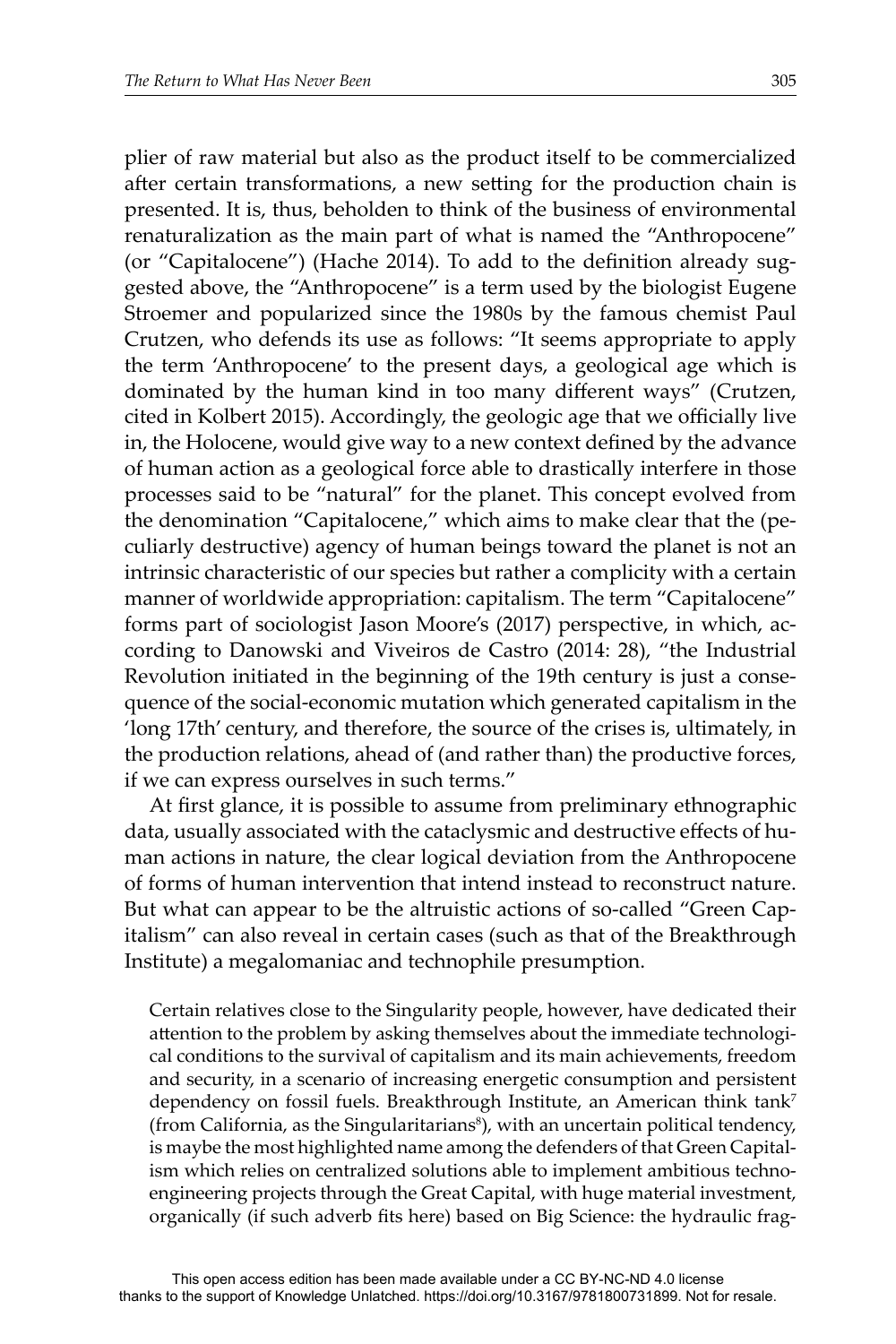mentation of rocks to obtain fossil fuel, expansion and improvement of nuclear factories, great hydroelectric projects (barrages in the Amazon Basin, for example), generalization of transgenic vegetables monoculture, environmental Geo-engineering and so on. (Danowski and Viveiros de Castro 2014: 66–67)

If both motivations—negative and positive—seem to come from the same capitalist source, and this source determines the destruction of ecosystems, they also adapt and present themselves as a solution to its reconstruction. As Stengers states, "It is from Capitalism's nature to explore opportunities, that cannot be avoided. Through Capitalism's logical system, it is impossible not to identify the inclusion of the Earth with the appearing of a new field of opportunities" (Stengers 2015: 47).

However, I see the rewilding dream as being of a lesser utopian scale compared to the abovementioned Singularitarians, represented by the "Breakthrough Institute." The model of recovery and environmental management presented by Rewilding Europe intends to reorganize productive activities based on a sense of opportunity, in which investing in nature seems to be a good deal, but there is no idealistic notion that cutting-edge technology and large-scale projects may substitute the local—and deeply human—responsibility for "boosting" those processes recognized as vital.

In light of this it is essential to ask, exactly what issues are rewilding initiatives able to bring into the discussion in relation to the Anthropocene? To what extent do they enter into dialogue with the other initiatives of a collectivist nature that are receiving more visibility in this context?

# **Implications of the Reconstruction of a Natural Heritage**

Taking into consideration some issues from the global level—at which Rewilding Europe is presented—and conversations about the Anthropocene, it can be concluded that the greatest contribution to this topic is to describe ethnographically the actions taken locally in partnership with the renaturalization project in Portugal. This leads us to a second dimension of this research, one that focuses on the processes of patrimonialization implicit in renaturalization programs. As previously mentioned in debates regarding the awareness of cultural heritage, the "nature patrimonialization" undertaken in a rewilding context no longer follows the standard parameters of inviolability and "authenticity" given to a specific natural landscape. Renaturalization theorists argue that the artificialization necessary to reconstruct these environments is part of the preservation of species and their own ecosystems. It is therefore said, according to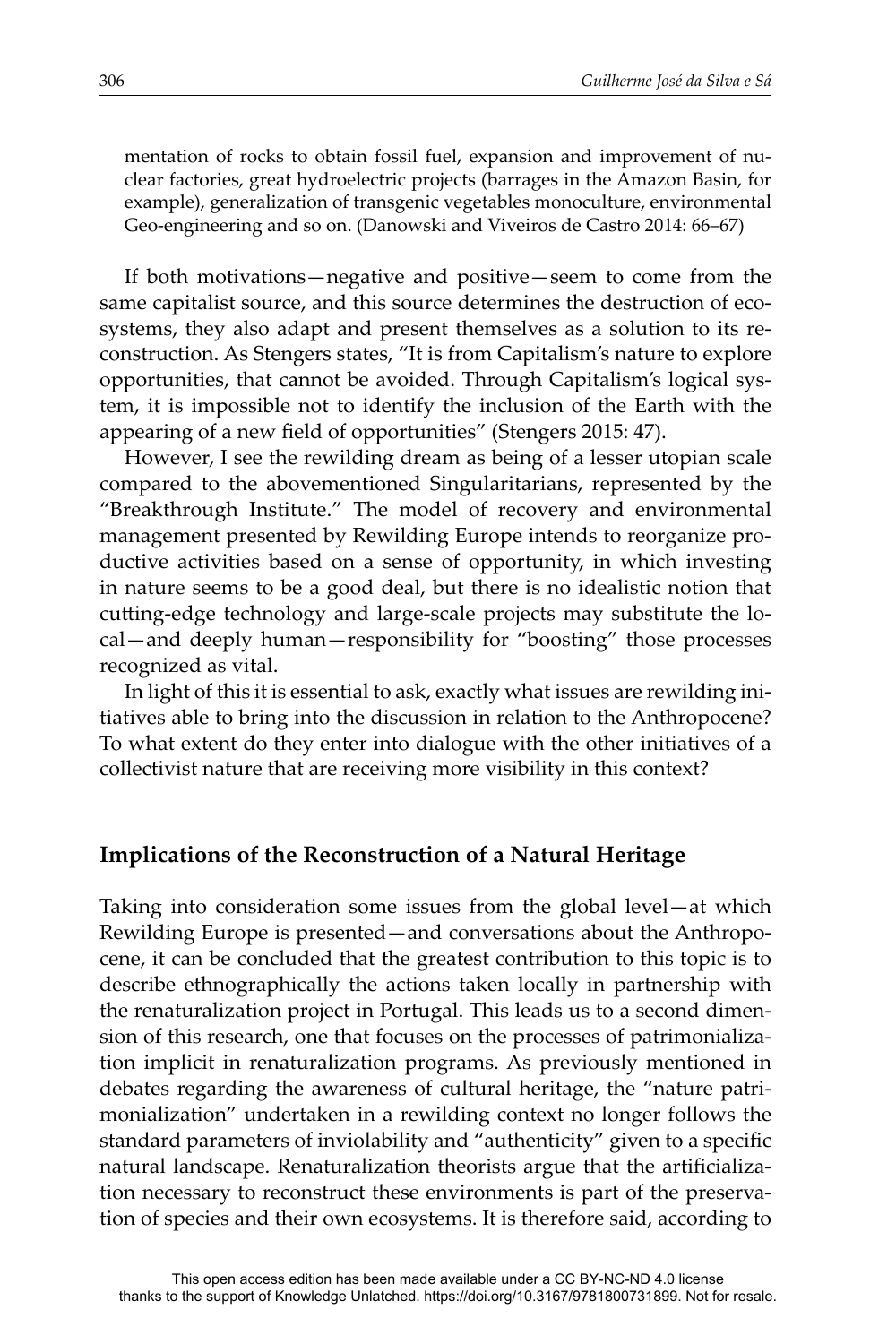Gonçalves (1996), that if the authenticity and proximity to the past can be reevaluated regarding the attested cultural heritages, the same can be said about a natural heritage that was deliberately constructed by humans. In this latter case, it would be necessary to focus on the interactions of the species that allowed the reproduction of the functional roles that each one of them performed and not on the analysis of the species that inhabited a certain biome. As can be inferred from the following quotations, for those that support renaturalization, some features of the species disappear, and the interaction benchmarks remain.

Such benchmarks would be defined not only by the presence or absence of species, but also by the presence or absence of species interactions—the true functional fabric of nature. (Estes, 2002, quoted in Donlan et al. 2006: 661)

The focus of conservation biology is expanding to include not only species but species interactions. (Soulé et al., 2003, 2005, quoted in Donlan et al. 2006: 662)

In fact, the amount of intervention in the landscape through the reintroduction of animals and plants is measured by the evaluation and the technical capacity to put such measures into practice. Thus, frequent meetings take place with specialist ecologists about the reintroduction of wild animals, since, besides their expertise, thorough knowledge of the veterinary, sanitary, and legal requirements in each country is necessary. Only then is it possible to understand and manage a species reintroduction project and establish partnerships between organizations that foster renaturalization and public and private institutions (universities, research centers, regulatory organizations) that are in agreement with the consultants of the reintroduction processes. Those professionals, besides giving information about the ecology of the species in focus, have broad knowledge about the possible problems involved in the introduction of a specific animal or plant. Therefore, it is necessary that the choice of the species meets the viability criteria such as avoiding conflict with the human population, its trophic and territorial sustainability, the hunting legislation, the species reproductive cycles, and even the aesthetics efficiency with focus on public opinion sensitivity.

The relationship with the local inhabitants is of ultimate importance for the execution of a rewilding project. Not only are the adults constantly seen as possible partners but the new generation of children are also considered perfect mediators of the reappreciation of the natural landscape. To reach the children, the rewilding teams pays constant visits to schools. There are also social-environmental speeches and programs for the "adoption" of native seedlings that will later be planted in reforestation zones, including Faia Brava.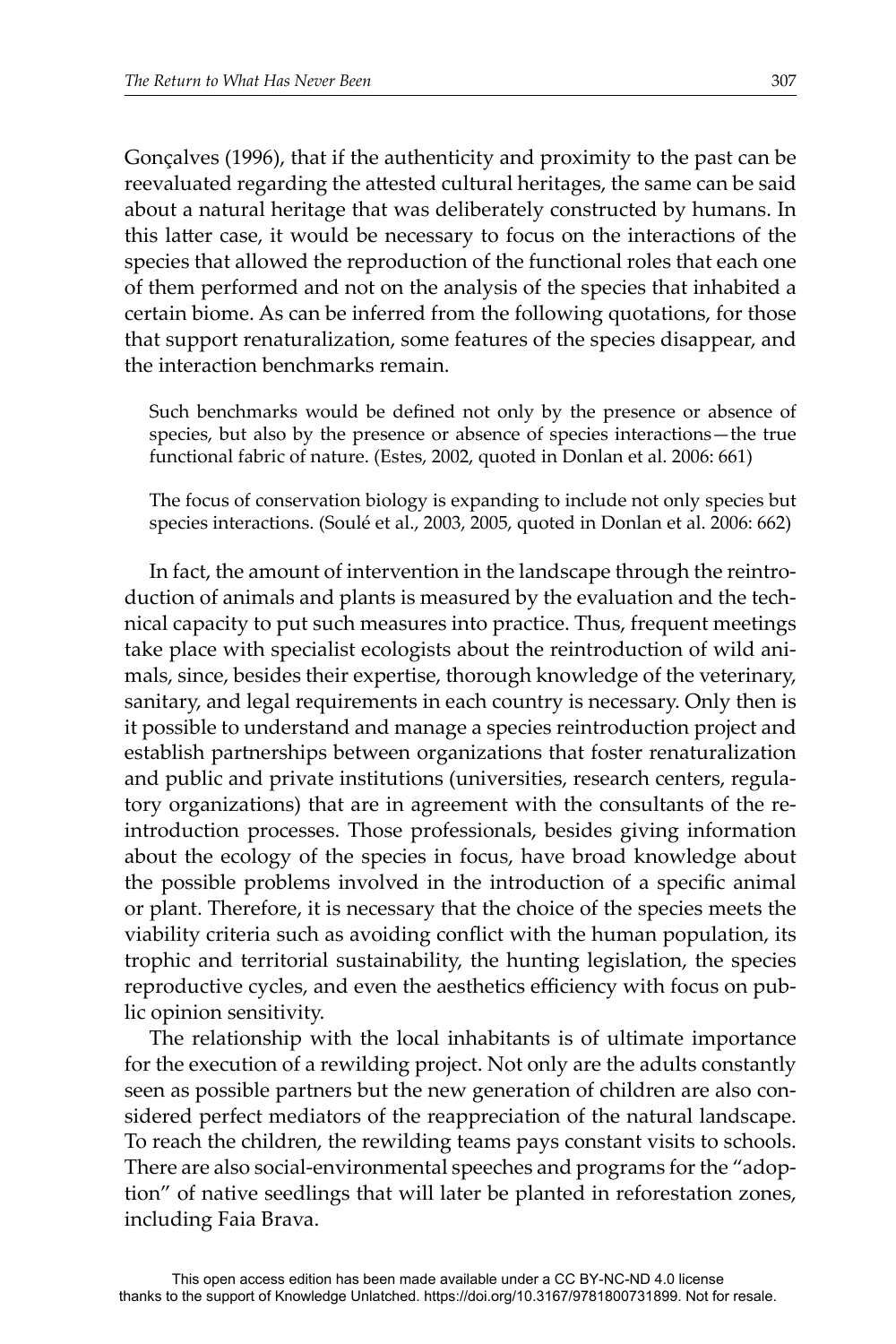This fact leads to another issue regarding the way rewilding initiatives are locally implemented: the inclusive aspect of the human presence from the beginning development of activities in the reserve. If anthropization is not an epistemological problem, neither is it a practical barrier to the renaturalization actions. The consolidation of this model of natural reserve foresees the continuous mobilization of associations and local inhabitants, who will coexist with great predators such as wolves, Iberian lynxes, and birds of prey, as well as pigs, equines, bovines, shepherds, small local producers, and sometimes hunters, who will need to have their actions legalized by regulatory organizations.

However, there is some controversy between artificiality and authenticity in the way these natural parks are created. New landscapes arise as the environment is readjusted, and, therefore, human and nonhuman elements are responsible for the good functioning of their systems. If the elements that in the past ensured the subsistence of families—such as the unmeasured extraction and exploitation of natural resources—can no longer exist, it is necessary to replace them with new forms of interaction that will have a similar role. In this context, new "boosts," such as family hotel businesses and rural gastronomy, together with the farms, are considered to be proper sustainable methods to reestablish the ties between humans and nature.

The relationship between the intention of evoking an image reflective of a past lifestyle and its land management, hunting, and rusticity and the need to satisfy the contemporary requirements associated with outdoor experiences, such as preservationism, animal rights, photographic safaris, and new communication technologies, produces a tension between the idealization and execution of an enterprise. An example is the way that populations traditionally established their ties with the natural landscape, in opposition to the expectations generated by new projects of commercializing such lifestyles. From this perspective, it is possible to infer that a variety of landscape transfiguration has always been carried out by the villagers, when they brought home elements of the wildlife surrounding them, such as hunting trophies, luck charms, decorations, and healing substances. Nevertheless, the model of rural tourism currently proposed imposes on that population the need to welcome visitors into their everyday lives. Far from going through this conversion without a trace, when villagers are obliged to engage with nature, which has always been "outside," owing to their accommodation of visitors, this does not take place without leaving behind a certain lifestyle change that brings the natural landscape closer to the domestic sphere. Modern life demands that these people rethink, for example, the place of the hunting trophies (or taxidermy displays) that decorate their fireplaces and walls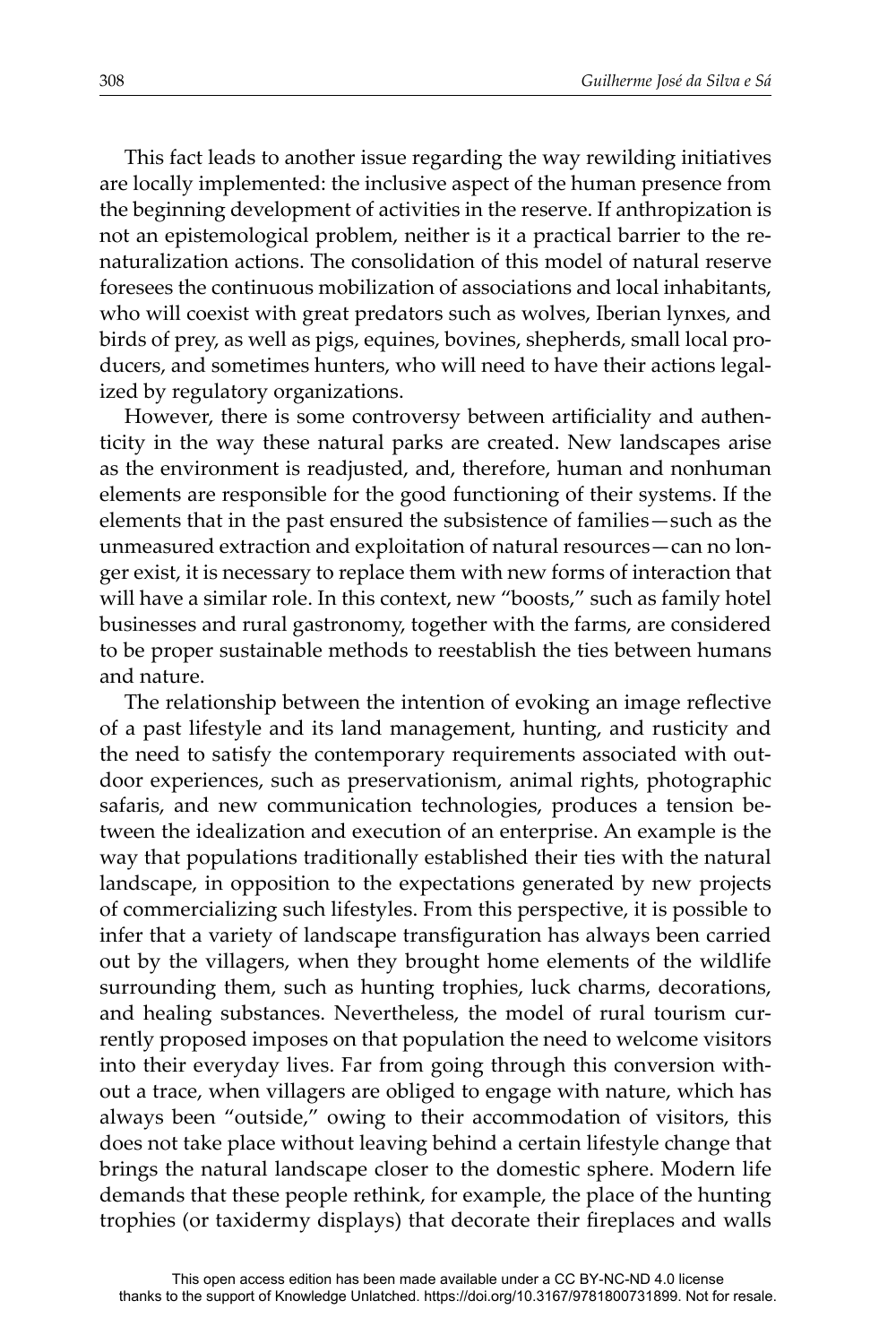and start identifying the outdoor home of those natural, living trophies. Going from hunting to a photographic safari is, therefore, a significant change of behavior, and one that deeply resonates in the manners of local existence.

References to the past always conjure up idyllic images about what might be done in the future, but they also manifest as barriers to what must be done. For this reason, one of the main (self-)definitions of "renaturalization" initiatives is that they promote an "optimistic" and "positive" view of ecology. The perception of humanity's role as a proactive agent in the process of environmental recovery, and in an environment destroyed by previous human agency, means that such projects represent a privileged locus for anthropological analysis that understands nature as a human coproduction. Perhaps a good example of this can be found in the Faia Brava Reserve. At the time of its acquisition, ruins of old abandoned dovecotes were found near the reserve. These constructions, which are very common in that region of Portugal, had in the past a double function: producing animal excrement to fertilize the poor soil for farming and providing a meat supply, that of pigeons, to the people who lived in the region, especially in times of lack of food. After the reserve was created, the dovecotes were remodeled, and their functionality was partially recovered. It is now providing an increase in the pigeon population in order to feed the eagles, which are in danger of extinction, that live in the rocky cliffs near the Côa River. The incorporation of these dovecotes into the landscape of the reserve also justifies the function of such artifacts in the interaction chains that exist in rewilding projects. Similarly, the vegetable harvest in the reserve provides another food option for rabbits, which are in turn eaten by eagles, foxes, and, occasionally, lynxes.

The "return" of reintroduced or recovered animal species brings a consequent redefinition of animals and also of the environment itself, as seen in the recent return of Iberian wolves to the region. The return of this predator was possible due to several factors: its easy adaptation and transportation, the national protection policy for the Iberian wolf, and the demographic voids that enabled the gradual regeneration of the forests, which create ecological niches that work as a refuge for the wolves' territorial integration. However, the presence of wolves becomes a huge problem for the rural producers when their livestock is eventually attacked and their losses are not compensated for by the state. The presence of wolves, which can be identified by traces left behind even though they are rarely seen, has already been attributed to the rewilding environmentalists. In this way, new myths appear locally, such as the one stating that the wolves are reintroduced into the area during the night via helicopters. Obviously, due to the potential conflict presented by the wolves, the species has never been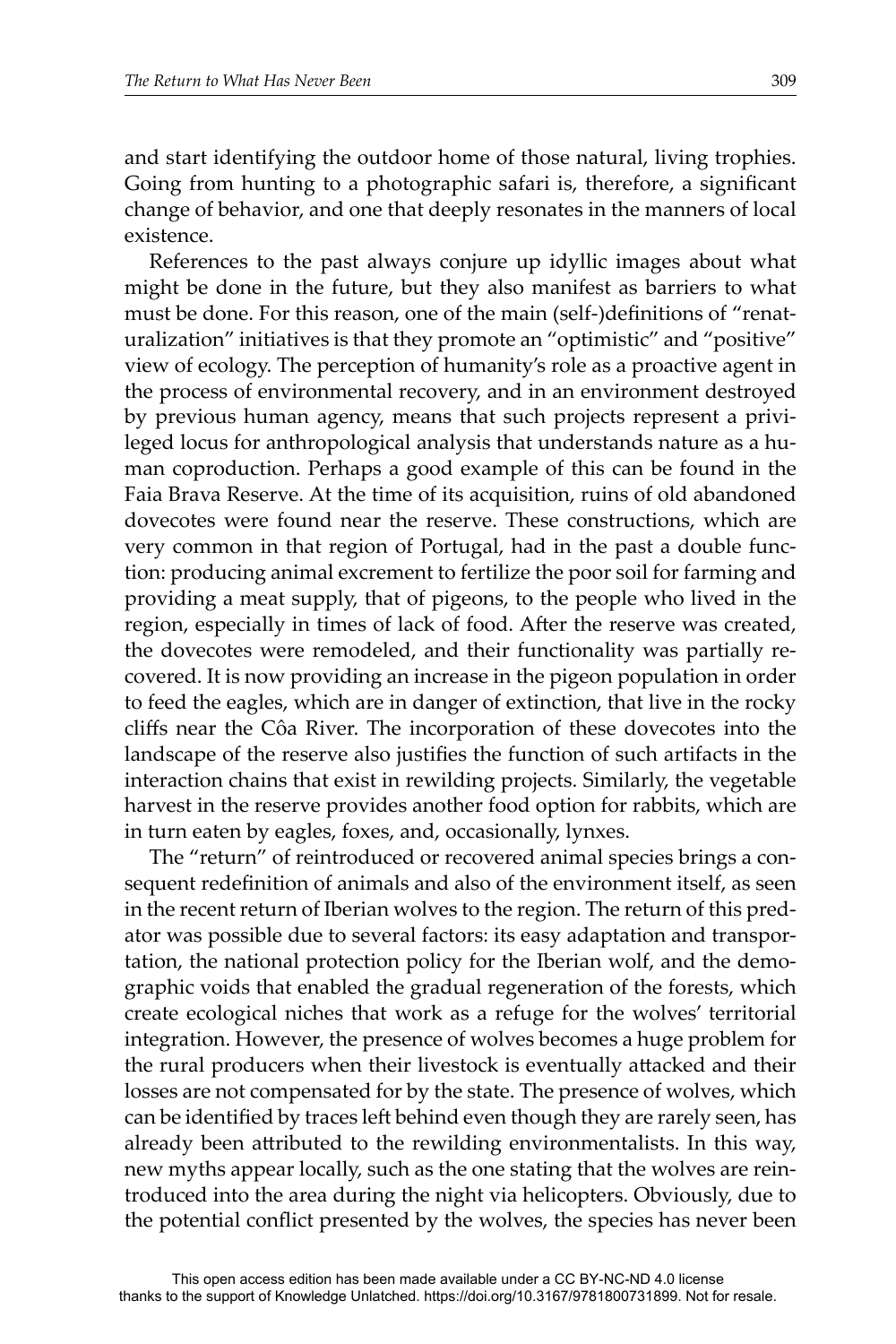thought of as a viable candidate for reintroduction. However, in thinking about the rejection of the wolf, the problem brings about a redefinition by the defenders of renaturalization, who observe that the reintroduction of herbivore species would decrease the shepherds' losses by redirecting the predatory attacks on the livestock to the wild fauna.

It is possible to conclude, therefore, that the reconstruction of natural environments happens through the evoking of survival modes and ancestral landscapes, even if it is carried out by human hands. The reintroduction of long-gone animals is, thus, further connected to the recovery of myths, narratives, and images articulated in an anthropic environment. It is possible that the greatest contribution of rewilding thinking is to point to a future perspective of what nature could be. This statement, considered by many to be utopian, gains effectiveness in everyday changes implemented by conservationist initiatives in the field. Although the scale of impact seems microscopic when each specific action is probed, the rewilding initiative demonstrates incrementally that its mission is significant to big questions, like climate change. This is precisely because the objectives it incorporates are concrete and visible to nonexpert eyes. Rewilding Europe showcases a pragmatic approach to dealing with major, global issues, such as global warming and its disastrous consequences for the Earth's populations. Abandoning any interest in reconstructing the past, Rewilding Europe focuses on producing a future for nature that is better than the present scenario. Even if this means triggering images from the past, these only matter as long as they can be useful for planning the forthcoming landscapes.

The reintroduction of the concept of nature as an important category in the social sciences is also occurring at a good moment. Without returning to the ecomaterialist traditions that permeated anthropological theory from the second half of the twentieth century, we are currently observing the reinvention of nature as a concept that can adjust to innovations in the ethnographic field. Taking advantage of the rewilding spirit, we are entering a period in which a culture of creativity allows us to imagine possible futures for anthropology and for the planet.

**Guilherme José da Silva e Sá** holds a PhD in social anthropology (Graduate Program in Social Anthropology/National Museum of the Federal University of Rio de Janeiro). His main research interests are social anthropology, anthropology of science and technology, anthropology of collectives, human and nonhuman relationships, the nature and culture divide, ethology, intersubjectivity, anthropology of extraordinary experiences, and determinisms. He is an associate professor and researcher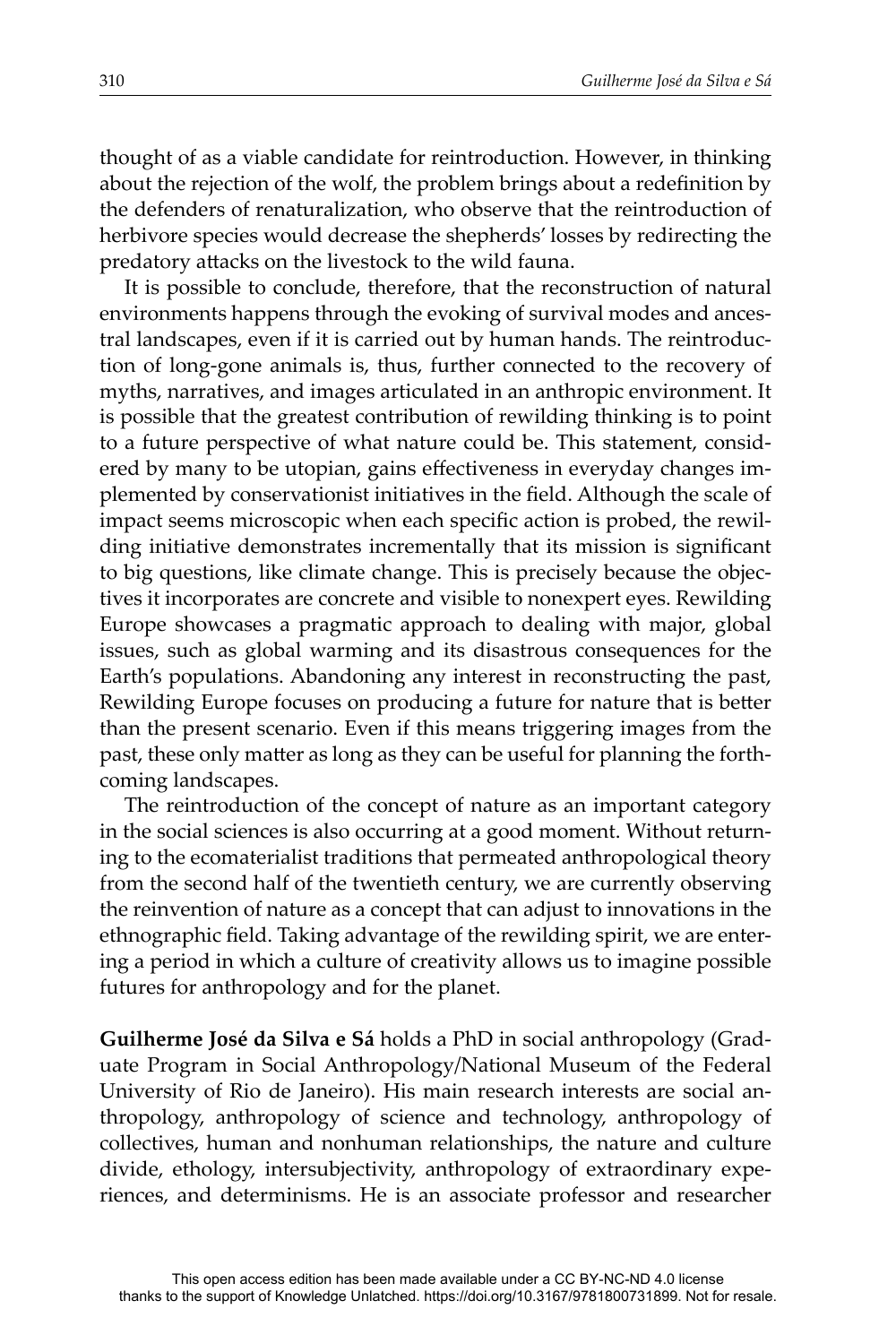at the Department of Anthropology at the University of Brasília (Brazil), where he chairs the research group Laboratory of Anthropology, Science and Techniques (LACT). He was invited researcher at the Laboratoire d'Anthropologie Sociale at the Collège de France, Paris, in 2014. He is currently coordinator of the undergraduate degree in anthropology at the University of Brasília. He is a founding member and vice president of the Brazilian Association of Social Studies of Sciences and Technologies (ESOCITE-Br), a full member of the Brazilian Association of Anthropology, and a member of the Iberoamerican Anthropologists Network (AIBR) and the Société Internationale d'Echnologie et de Folklore (SIEF). His publications include the book *No Mesmo Ramo: Antropologia de Coletivos Humanos e Animais* (In the same branch: Anthropology of human and animal collectives) (Rio de Janeiro, 7Letras, 2013), which won the Marcel Roche Award for the best Latin American scientific work of 2014

# **Notes**

A preliminary version of this text was originally published in *Vibrant* 14(2) (2017).

- 1. This is the governmental office responsible for nature and biodiversity conservation administrated by the Portuguese state.
- 2. A private reserve for nature conservation covering 850 hectares, located between the counties of Pinhel and Figueira de Castelo Rodrigo in Portugal. It was founded in 2003 and is managed by the Transhumance and Nature Association. In 2011 it became part of the Rewilding Europe network, being one of the model rewilding areas in Europe.
- 3. The term "rewilding" refers to a process of "resavaging" or "renaturalization." I have chosen to preserve the idea of "renaturalization" in this chapter because it highlights the strong character of artificialization that exists within the dynamics of this environmental construction.
- 4. Guarda is one of the main cities in the region of Beira Alta Interior in Portugal.
- 5. These are stores where a miscellaneous range of things are sold, from domestic utensils to stationery and clothing.
- 6. Two notorious Portuguese sheepdog breeds.
- 7. The Breakthrough Institute is an environmental research center located in Oakland, California. Founded in 2003 by Michael Shellenberger and Ted Nordhaus, Breakthrough Institute has policy programs in energy and climate, economic growth and innovation, and conservation and development.
- 8. Singularitarianism is a movement defined by the belief that a technological singularity—the creation of superintelligence—will likely happen in the medium future and that deliberate action ought to be taken to ensure that the singularity benefits humans.